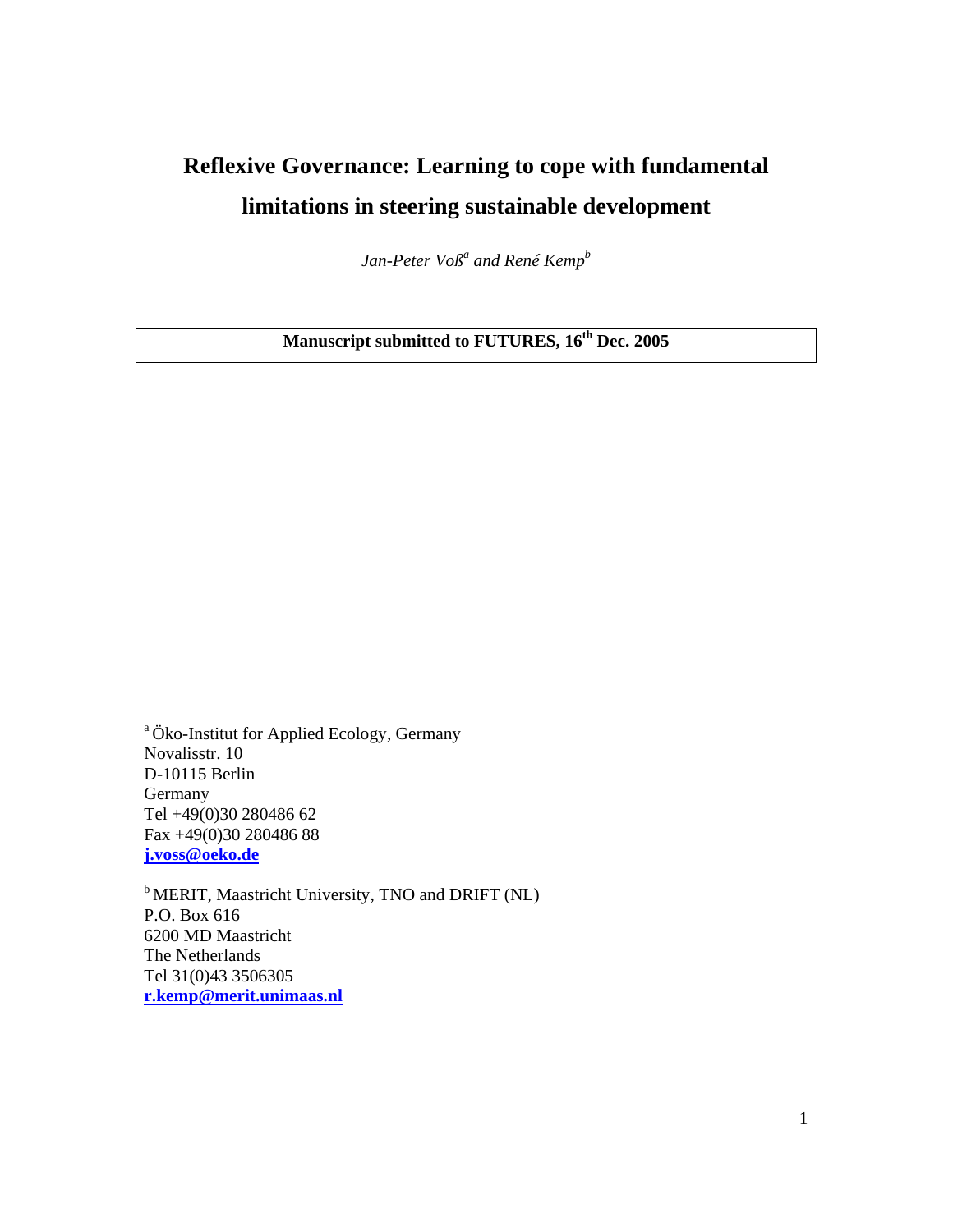### **Abstract**

Sustainable development is a second-order problem of governance – a side-effect of past choices and attempts at steering. How can governance solve a problem of which it is a part? The perspective of reflexive governance helps to recognise this by viewing societal steering as embedded in ongoing dynamics of socio-ecological change. This yields insight to specific conditions of steering in the dimensions of goals, knowledge, and power. Five reflexive strategies can be derived to modulate recursive feedback between distributed steering activities – through integrated knowledge production, adaptive strategies and experimentation, iterative, participatory goal formulation and interactive strategy development. An important element of reflexive governance is the opening-up of governance processes for interaction with their context. At the same time closing down is needed for collective action. Different types of working with this "efficacy paradox" are discussed.

## **Keywords**

Governance, reflexive modernisation, complexity, strategy, efficacy paradox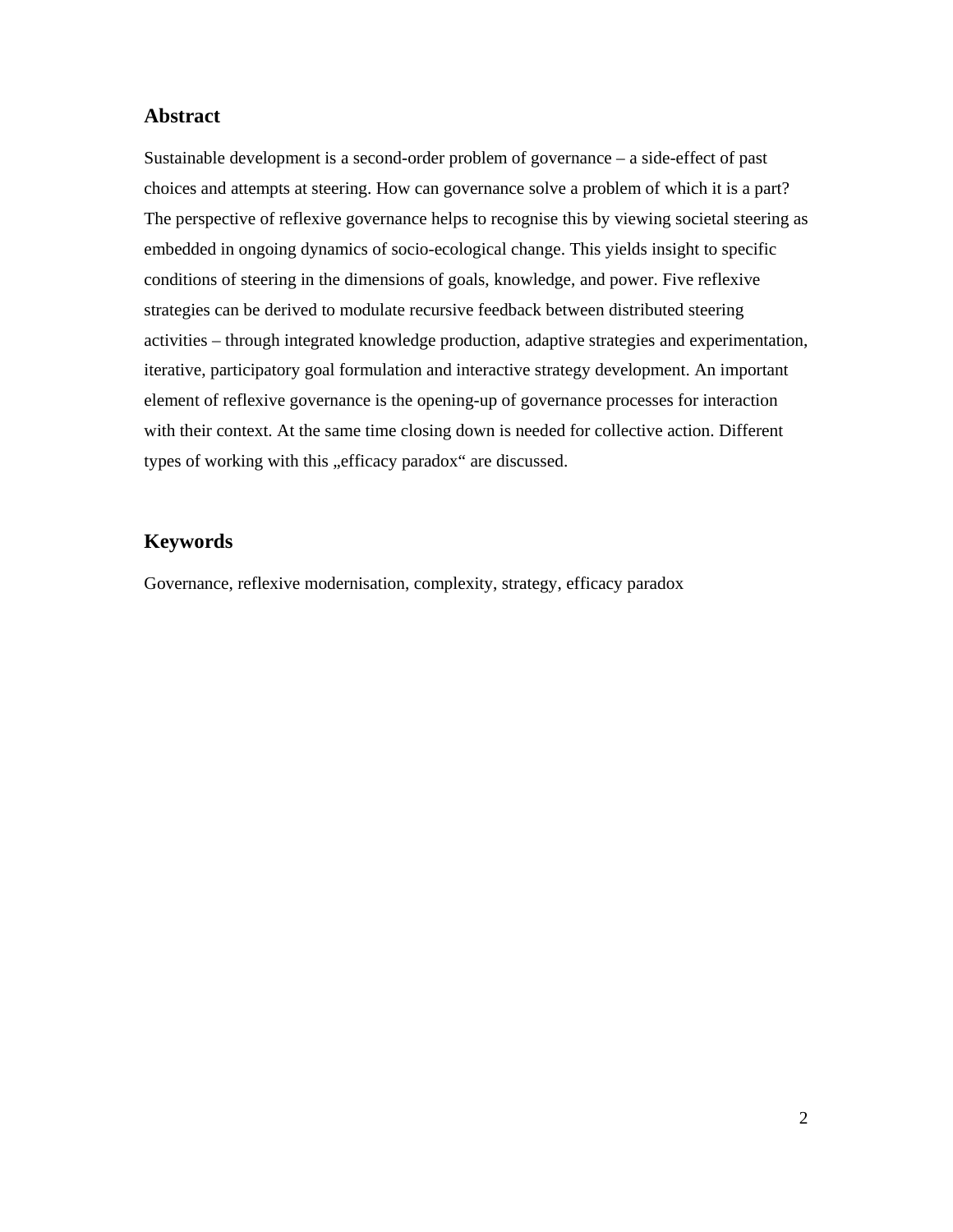## **1 Introduction**

Many of the problems with which modern societies are struggling are the unintended result of past choices and attempts at steering. Ecological degradation, technological risk, and disparate life chances across the globe are the unintended outcomes of choices of business and government. They are not caused by external events or natural necessity but are a directly attributable to human reasoning, social organisation and technological development that shape industrial development. By the end of the twentieth century accumulated malpractice raises concerns about how societal development itself can be sustained at all. The need for a shift towards another, more robust path of development is being stipulated. This task constitutes a conundrum: If steering is part of the problem, how can steering solve the problem? Or: How does governance look like that addresses the failure of governing?

As an attempt at answering these questions we develop the notion of reflexive governance. It comprises practices of governing that are concerned with the preconditions for their own working – one of them being the embedding of steering activities within societal development itself, the very same process that is to be governed. This necessarily means that governing feeds back on itself. This can be ignored by adopting a perspective in which governing actors see themselves as outside and detached from the processes they govern or it can be worked with by making use of their embedding for interactive learning. The latter option is investigated in this paper. This is done by scrutinizing processes of problem definition, goal formulation and strategy implementation with respect to the limitations for rational steering that appear when governance is viewed as socially embedded. These limitations are characterized by complexity, ambivalence and distributed power. They lead into a new understanding of governance as the modulation of ongoing interactions and feedback relations for open-ended systemic learning rather than achieving defined ends and striving for control.

We develop the concept of reflexive governance with reference to the problem of sustainable development as a fundamental and very "wicked" problem of modernisation (Rittel, Webber 1973). We take the interconnected issues of complexity, uncertainty, path-dependence, ambivalence and distributed control as a starting point to characterise the governance problem of sustainable development. A reflexive understanding of governance leads to the general guideline that governing processes should be opened up for interactions and feedback relations which reflect their embedding in social, technical and natural contexts. Since they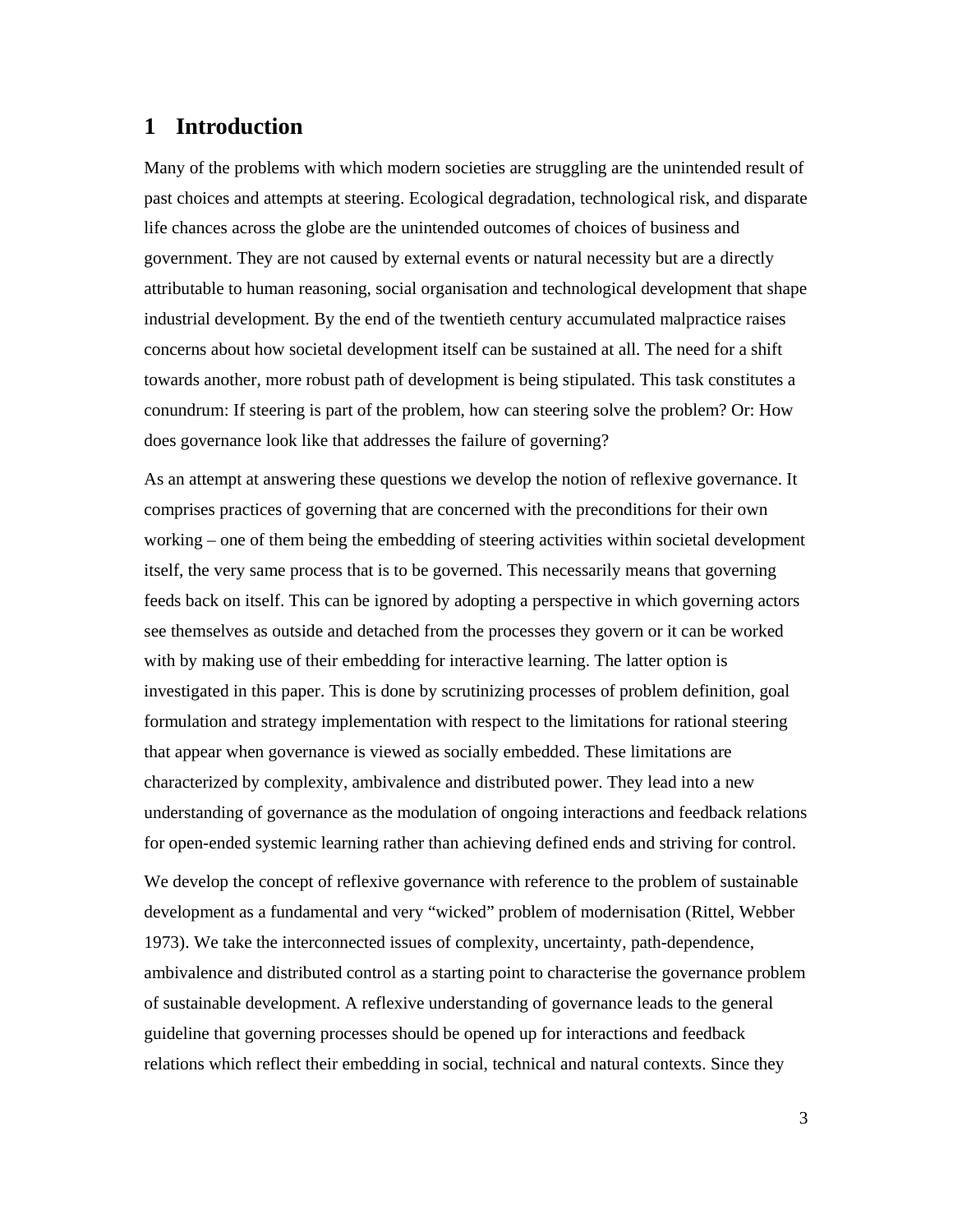are effectively influencing the outcome of steering strategies, anyhow, once they are implemented in real world contexts, they can as well serve to generate adapted responses, robust strategies, and, eventually, sustainable development. On this behalf we propose particular strategies of reflexive governance that could prevent societal development from being undermined by unintended detrimental effects of steering activities by different actors. The six strategies are: 1) problem definition by means of integrated knowledge production, 2) finding adequate options by experimenting and keeping strategies and institutions adaptive, 3) defining goals through iterative, participatory processes in which diverse societal values are represented, 4) appraising options by anticipation of their possible indirect and long-term effects on system dynamics, 5) strategy implementation by involving influential actors already in the process of strategy development. Brief illustrations of the strategies show that they are not mere theoretical construction, but that they are "for real": Instances of governing practice which reflect their general idea can already be found in various corners of empirical reality, such as participatory technology assessment, foresight processes, policy integration, and transdisciplinary research. With reflexive governance we add a perspective in which these strategies do not only appear as peculiar developments within their respective problem areas, but as a more widespread tendency to extend the range of factors which are considered relevant for problem definition, goal setting and strategy development – i.e. to open up governance processes to the contextual interactions in which they are embedded.

In the second part of the paper we follow a second line of thought which is prompted by the stipulated need to open up governance in order to adequately respond to the problem of sustainable development. In this respect we introduce the *efficacy paradox* of reflexive governance and discuss ways to govern sustainable development. The efficacy paradox refers to the contradicting requirements of opening-up and closing-down in social problemhandling: On the one hand processes of problem-definition, goal setting and strategy development need to be opened up for the interaction of diverse factors, values and interests, because they may proof relevant for the effect of strategies when implemented in real world settings. In order to produce robust knowledge and strategies system boundaries need to be widened, governance processes need to be embedded in their system context. On the other hand, selection of relevant factors, weighting of conflicting values and convergence of interests is necessary to take decisions and act. Here lie limits for what can be practically handled. Strategies for opening up therefore need to be complemented and balanced with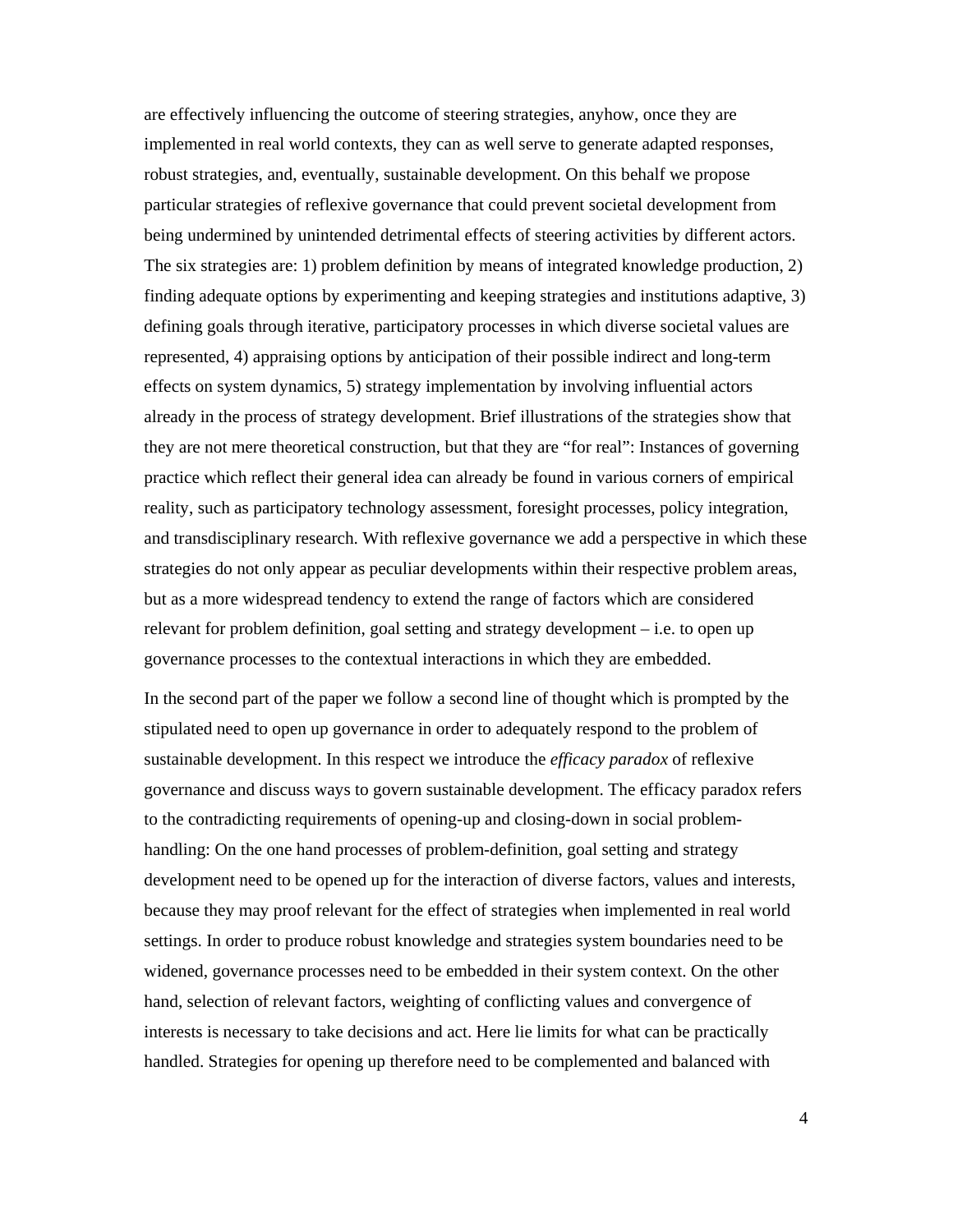appropriate strategies to close down, i.e. reduce complexity and achieve stable strategies.

At the end of the paper we give a short summary of our arguments and discuss the desirability and feasibility of reflexive governance as a meta-model of governance.

## **2 Sustainable development as a problem of governance**

A useful starting point in discussing sustainable development is the long-standing definition of the Brundtland Commission about "development that meets the needs of the present without compromising the ability of future generations to meet their own needs" (WCED 1987) which is accepted everywhere as a general normative orientation. Attempts have been made at operationalising this general concept by demanding equal consideration of various dimensions of development in strategy making - such as ecological, economic and social issues. But when it comes to implementation in the context of daily practices the concept seems to dissolve into nothing more than rhetoric which disguises well-known conflicts about concepts, goals and instruments that have dominated societal action in problem areas such as energy and transport and agriculture and housing for the preceding decades.

A wide-spread attitude (at least among ecologists and economists) is that the concept of sustainability does not add anything new for practical problem treatment. It is said that the new parameter of political decision making that was introduced by the concept of ecological carrying capacity is now watered down by the concept of sustainability (cf. Matthes 2002). Under the heading of sustainability the organisational and technological set-up of modern society is said to be reproduced and developed with all its ambivalences (Conrad 1997). The vague label diffuses concrete challenges and allows particular interest groups to row back under the veil of sustainability from responsibilities and commitments which they have been urged into through intense public argumentation and political struggle before. For many, sustainability is an empty phrase at best and a Trojan horse for a redefinition of the public interest by a powerful few at worst. This paper takes a different standpoint. It argues that the multi-dimensional and dynamic concept of sustainability (Rammel, van den Bergh 2003; Kemp et al. 2005; Farrell et al. 2005) has fundamental implications for the governance of modern society: It furthers a widening and shifting of the system boundaries within which factors and actors are considered relevant for certain strategy processes.

The systemic and long-term nature of social, economic and ecological developments that are at the outset of sustainable development bring interactions to the front that have so far been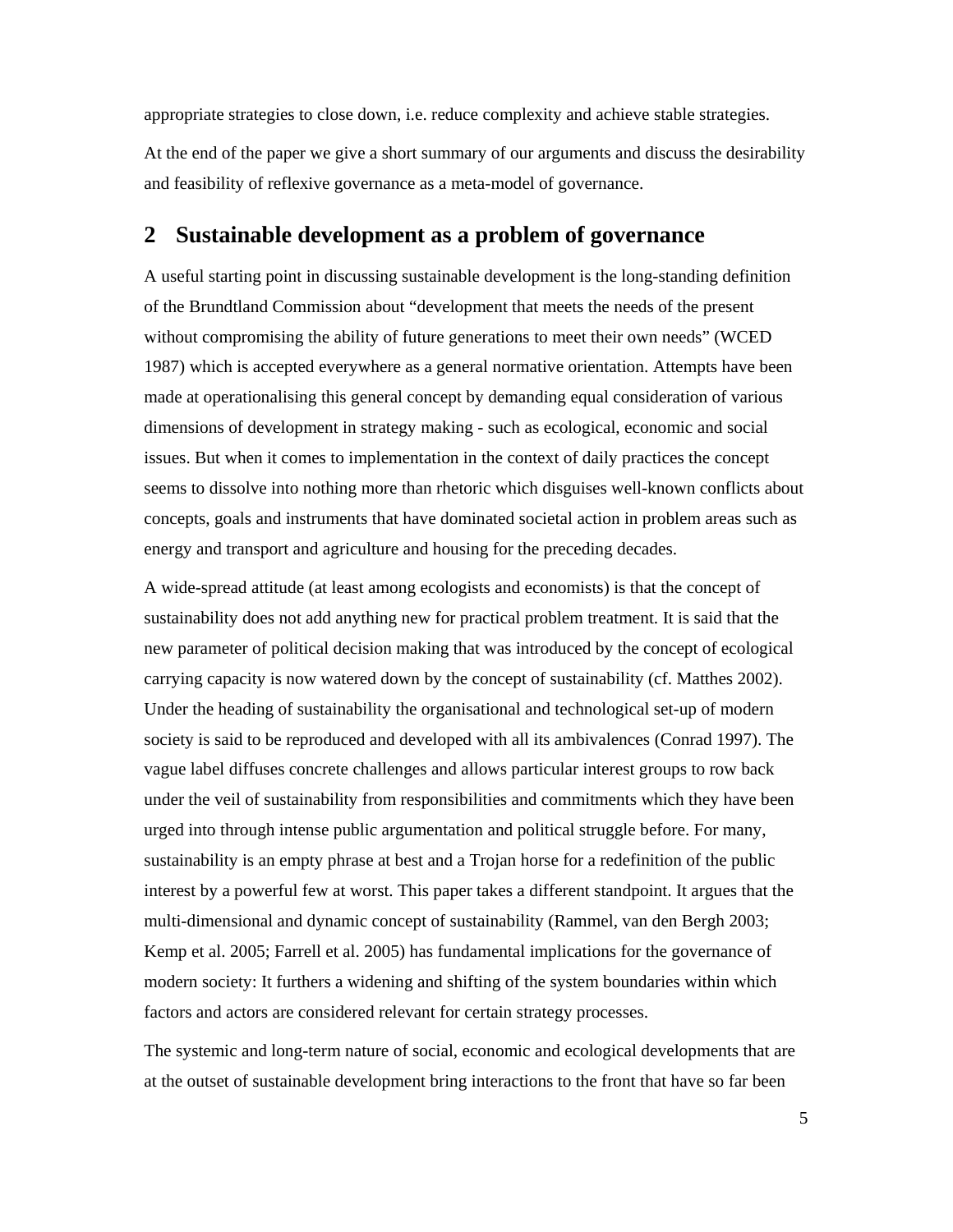ignored in daily decision making. The interaction of industrialisation in the North on development opportunities in the South and the interaction between economic production and ecological dynamics are examples in case. Complexity and uncertainty emerge as key issues in such a context. Sustainability cannot be translated into a blueprint or a defined end state from which criteria could be derived and unambiguous decisions be taken to get there. Within this view, sustainability "refers to a process and a standard—and not to an end state—each generation must take up the challenge anew, determining in what directions their development objectives lie, what constitutes the boundaries of the environmentally possible and the environmentally desirable, and what is their understanding of the requirements of social justice" (Meadowcroft 1997, p. 37).

But this challenge can not be taken up through scientific analysis and policy approaches aimed at achieving predetermined outcomes. The uncertainty about cause and effect relations and feedback between steering activities and the dynamics of social, technological and ecological development defy such an exercise. Sustainability calls for new forms of problem handling, in which feedback from the real world context in which strategies shall work is injected into governance. This must happen in anticipatory manner, by opening up the institutional arrangements in which problems become defined, goals are being set and strategies developed. The normative content of the concept sustainable development thus becomes articulated through the procedures in which social development is governed, rather than through a predefined blueprint for the future state of society. For reasons argued more extensively in the next section, sustainability should be understood as a specific type of problem framing and respective institutional arrangements and procedures for problem treatment which emphasise the interlinking of different problems and scales, as well as longterm and indirect effects of actions that result from it. In this paper we set out to explore these new modes of societal problem treatment under the heading of "reflexive governance".

## **3 Reflexive governance**

Beck has coined the term *reflexive modernisation* for the *self-confrontation* of society with risk bearing outcomes of its own working: "Risk society (…) designates a development phase of modern society in which the social, political, economic and individual risks increasingly tend to escape the institutions for monitoring and protection in industrial society (…). It arises in the continuity of autonomized modernization processes which are blind and deaf to their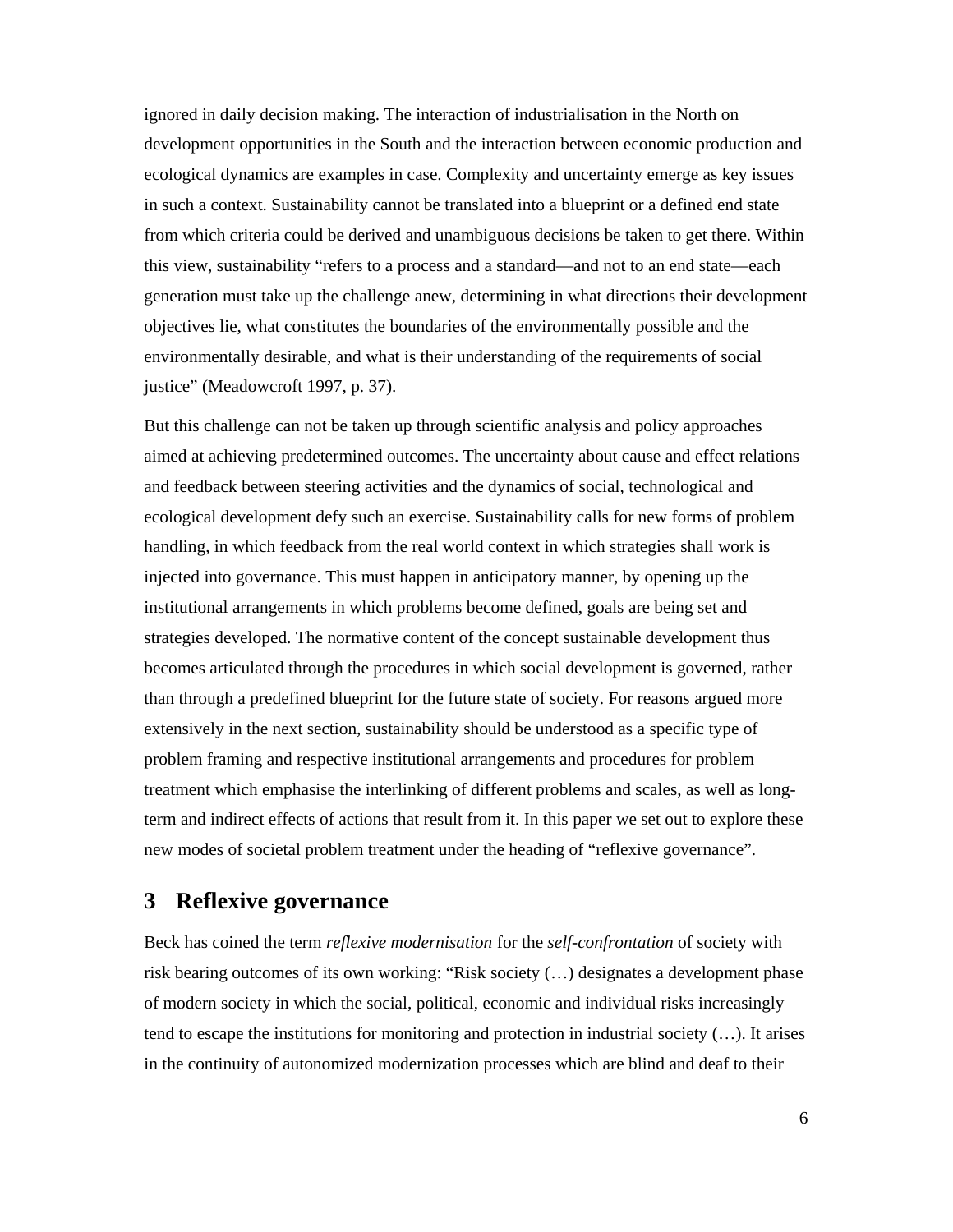own effects and threats (…) Then 'reflexive modernisation' means self-confrontation with the effects of risk society that cannot be dealt with and assimilated in the system of industrial society" (Beck 1994, 5-6). In response, society builds up capacities for repair and adaptation. Environmental policy, development aid, technology assessment, and social policy are examples. The notion of reflexive modernisation captures this dynamic through a reconceptualisation of society as spiralling around itself, stumbling over its own feet and being busy with self-created problems – rather than progressing towards ever better mastery of the social and the natural world. The governance implications of the idea of reflexive modernisation however remain largely undeveloped. By introducing the concept of reflexive governance this paper represents an attempt at picking up this thread and spin it further.

Reflexive governance is a new concept. Before defining it, it is useful to discuss the preconceptions behind it. A characteristic of reflexive governance is that it is concerned with itself – its working within the context of societal development and the specific potential and limitations that result from it. *It understands itself to be part of the dynamics which are governed*. This means that also governance processes themselves can become the object of shaping strategies. Broader dynamics, which are not usually considered to be part of governance, are acknowledged to play an important role in shaping societal development. They therefore become part of governing. Science and public discourse contribute to the way in which problems are perceived. Informal institutions and networking, as well as technological development contribute to the development of particular options for action. Reflexive governance acknowledges that governing activities are entangled in wider societal feedback loops and are partly shaped by the (side-) effects of its own working (see Figure 1).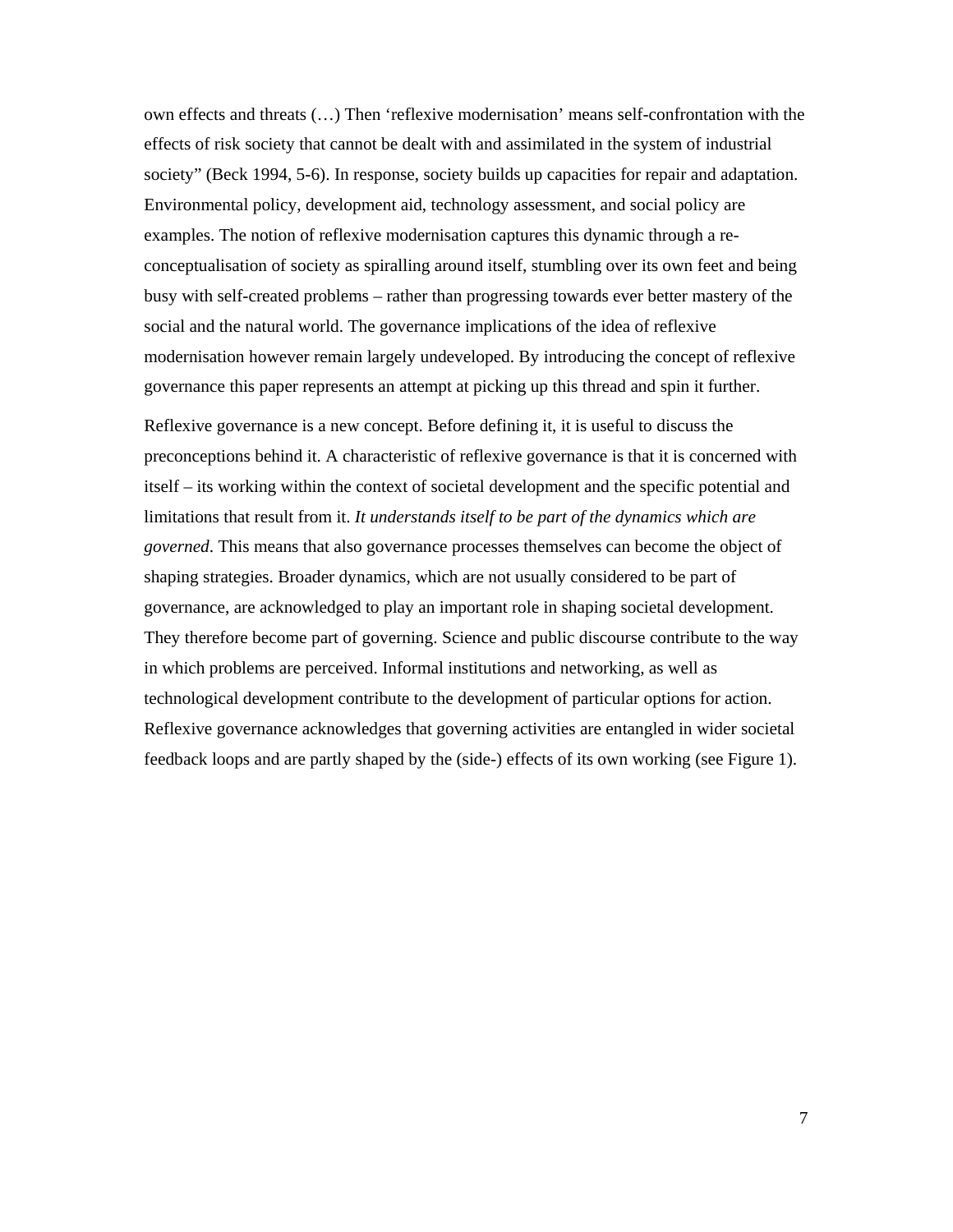

*Figure 1: Embedded governance, adapted from Burns and Flam (1987:4)* 

Reflexive governance incorporates such feedback by opening problem-handling processes for diverse knowledge, values and resources of influence in order to learn about appropriate problem-definitions, targets and strategies of governance for sustainable development. By crossing conceptual and institutional boundaries in drawing together information, opinion and resources for steering, new reflexive forms of governance aim at incorporating possible feedback from steering activities already in the process of strategy development. Examples for such feedback can be climatic change due to a modification of the atmosphere, it can be public resistance towards policies or technology because they breach certain values, or it can be failure in implementation because support cannot be gained by actors who hold important resources. Incorporating feedback by opening up the process of governance for the various actors and factors that may be concerned is to avoid "steering externalities" (i.e. effects which are not taken account of by any particular rationality that guides steering efforts). As such reflexive governance is about the organisation (modulation) of recursive feedback relations between distributed steering activities.<sup>1</sup> In this paper we make first steps to articulate the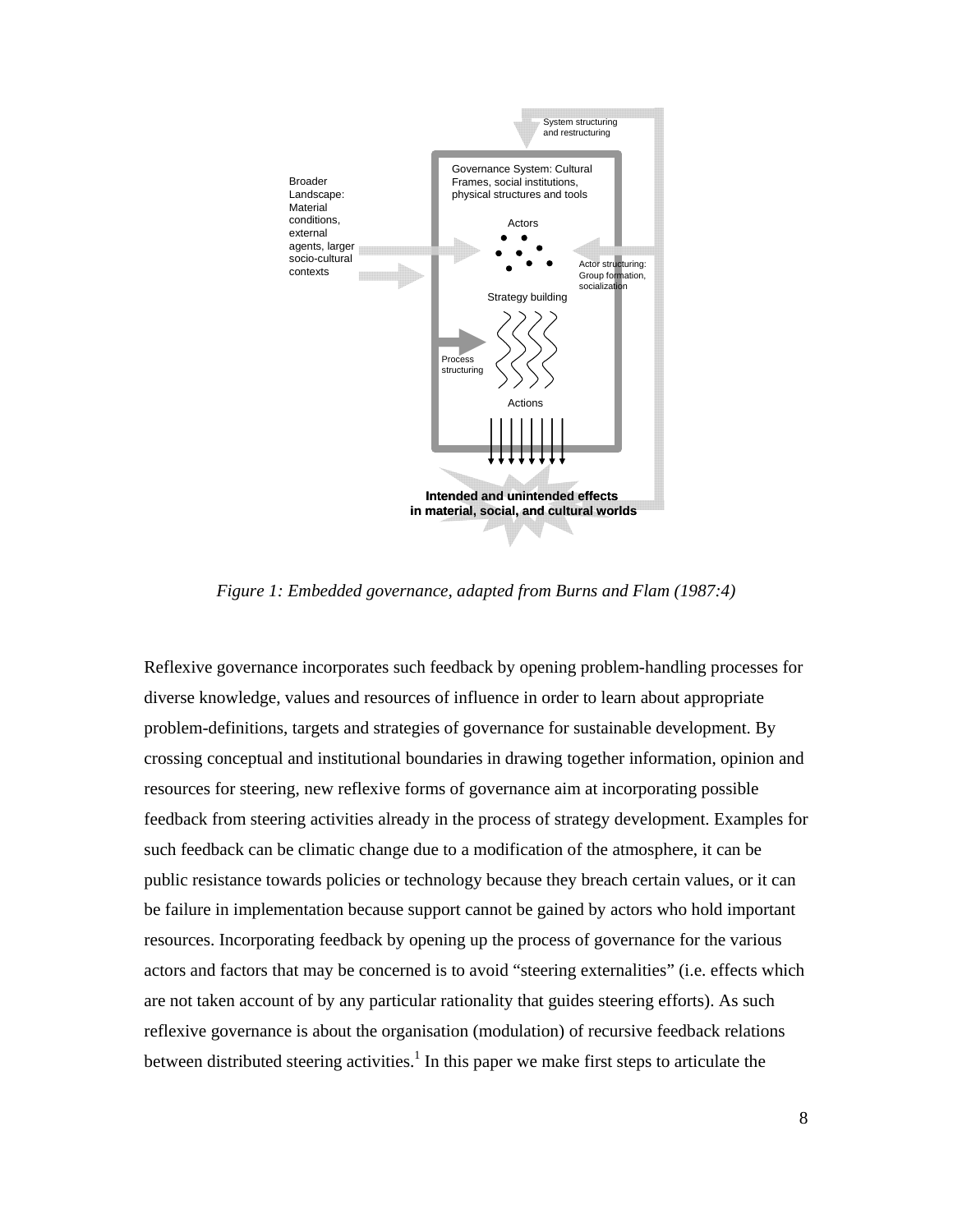concept by elaborating some theoretical aspects and pointing out practical ways of how it can be put in practice.

### **3.1 Rational problem-solving as a problem**

With reference to the notion of reflexive modernisation as developed by Beck (1994) the reflexivity of governance includes the possibility that certain governance patterns undermine themselves by inducing changes in the world which affect their own working. Rational problem-solving as a guiding orientation for governance in modern societies is becoming a problem. The idea of rationalist problem-solving rests on the assumption that the analysis of system dynamics yields predictions about the effects of alternative options, that weighting of values allows for a precise definition of goals and assessment of options, and that thoughtful leadership makes it possible to implement chosen strategies through powerful interventions and sophisticated control systems. A central feature of this kind of problem-solving is to eliminate uncertainty, ambivalence and interference of uncontrolled influence. On the basis of this problem-solving approach it was possible to achieve tremendous technological developments, sophisticated patterns of social regulation and a high economic efficiency of production. The trick is simple: In order to decide and act rationally one needs to single out, to blend away, to concentrate the perception on a specific slice or dimension of complex reality, i.e. to select relevant elements, linearise cause-effect chains, put goals in hierarchical order, and divide responsibilities. This is a pattern of productive reduction of complexity which is behind modern science, technology development, bureaucratic organisation, project management, policy making and broader patterns of social organisation such as the differentiation of functional subsystems for economics, law, science, politics etc. (cf. Luhmann 1990; Schimank 1996; Mayntz 1999). This problem-solving approach yields tremendous powers because it constructs a multitude of specialised world views which allows for the generation of pointed purpose, concentration of action capacities, and control over processes within the system boundaries thus defined (Schimank 1988). At the same time, however, this kind of problem-solving goes hand in hand with the causation of unintended consequences (Dörner 1989; Böhret 1990). The more the process of problem-solving is disengaged with the full messy intermingled natural reality, but oriented towards the worlds of specialists, the larger is the share of interdependencies and dimensions of context, which are ignored in developing and implementing of what appears as solutions. The more evasive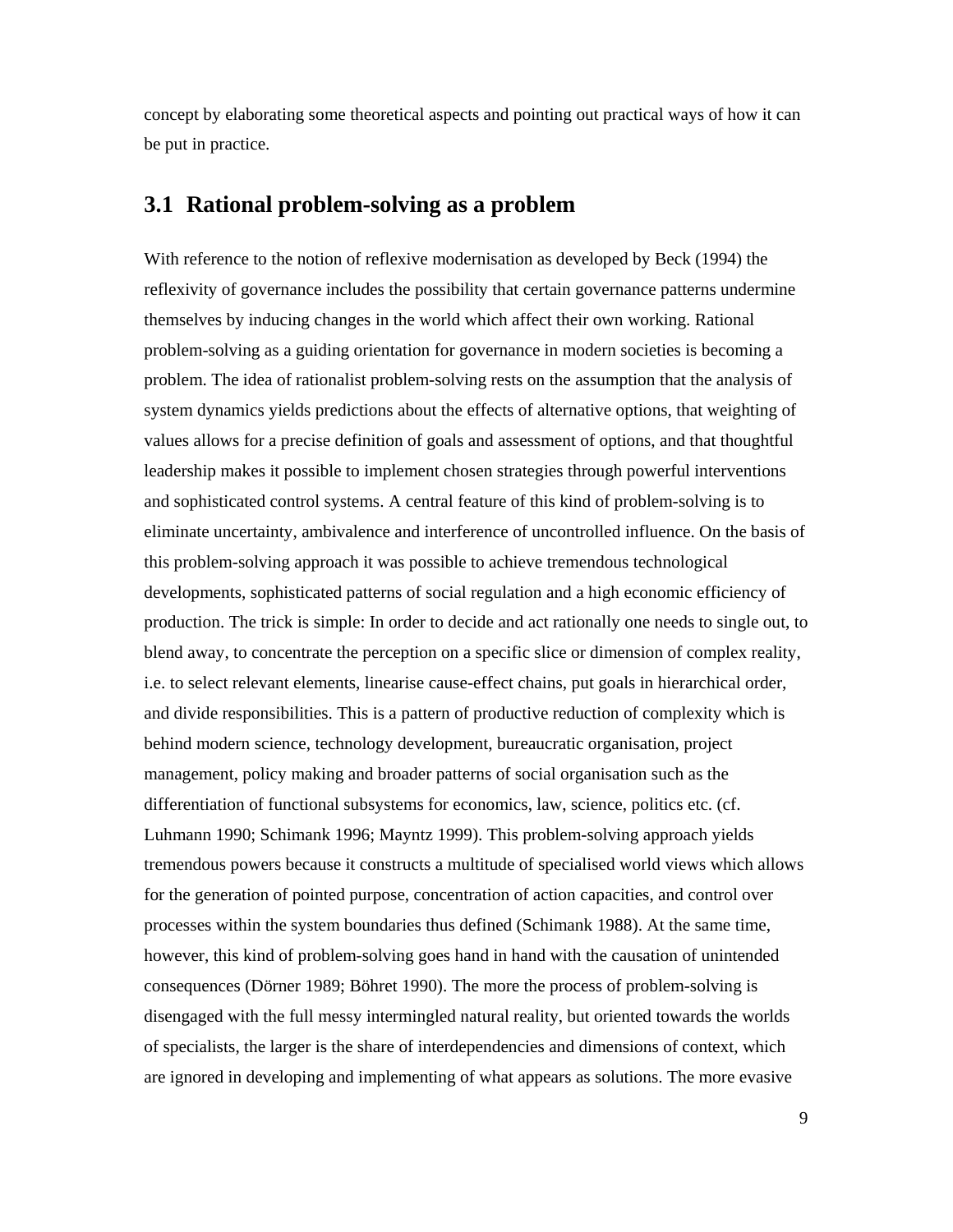such kind of 'problem-solving', the more effective it becomes with respect to particular instrumental purposes, the stronger become the impacts of unintended consequences.

### **3.2 Second-order problems**

These impacts are perceived, either from the perspective of other specialised problem orientations (as "externalities") or from within the problem-solver perspective (as "side effects" or "repercussions"). Interference between different policy departments such as transport and environment or corporate departments such as R&D and marketing are examples in case, as well as traffic congestion, technological risks, environmental problems and individualisation as results of industrialisation. In any case these unintended consequences cause new problems and often more severe problems which are more difficult to handle, because they require leaving the straightforward problem-solving according to specialised purpose, world view and skill. These problems can be called problems of a second order (Jahn, Wehling 1998). Sustainability is one, if not *the* second-order problem of modernist problem-solving. Second-order problems successively work to disrupt the structure of modernist problem-solving, because in order to get a hold of them – to reconstruct them cognitively, to assess them and to get competences together to act on them - they require to leave the isolation of instrumental specialisation, to widen filters of relevance, trade off values, engage in interaction with other specialists, in short, to transgress cognitive, evaluative and institutional boundaries. In this way, the modernist problem-solving approach becomes undermined, it becomes dilemmatic in so far as it is essentially oriented towards constriction and selection to reduce complexity, but is forced into expansion and amalgamation in order get a hold of the problems itself produces. This is what we call the constellation of reflexive problem handling or, on the societal level, reflexive governance (cf. Beck 1993).

## **3.3 Reflexivity and second-order governance**

Reflexivity here has two meanings which are related but different. In accounts of reflexive modernisation they are often mixed up. The first meaning of reflexivity is the dealing of modernity with its own implications and side-effects, the mechanism by which modern societies grow in cycles of producing problems and solutions to these problems which produce new problems. The reality of modern society is thus a result of self-confrontation.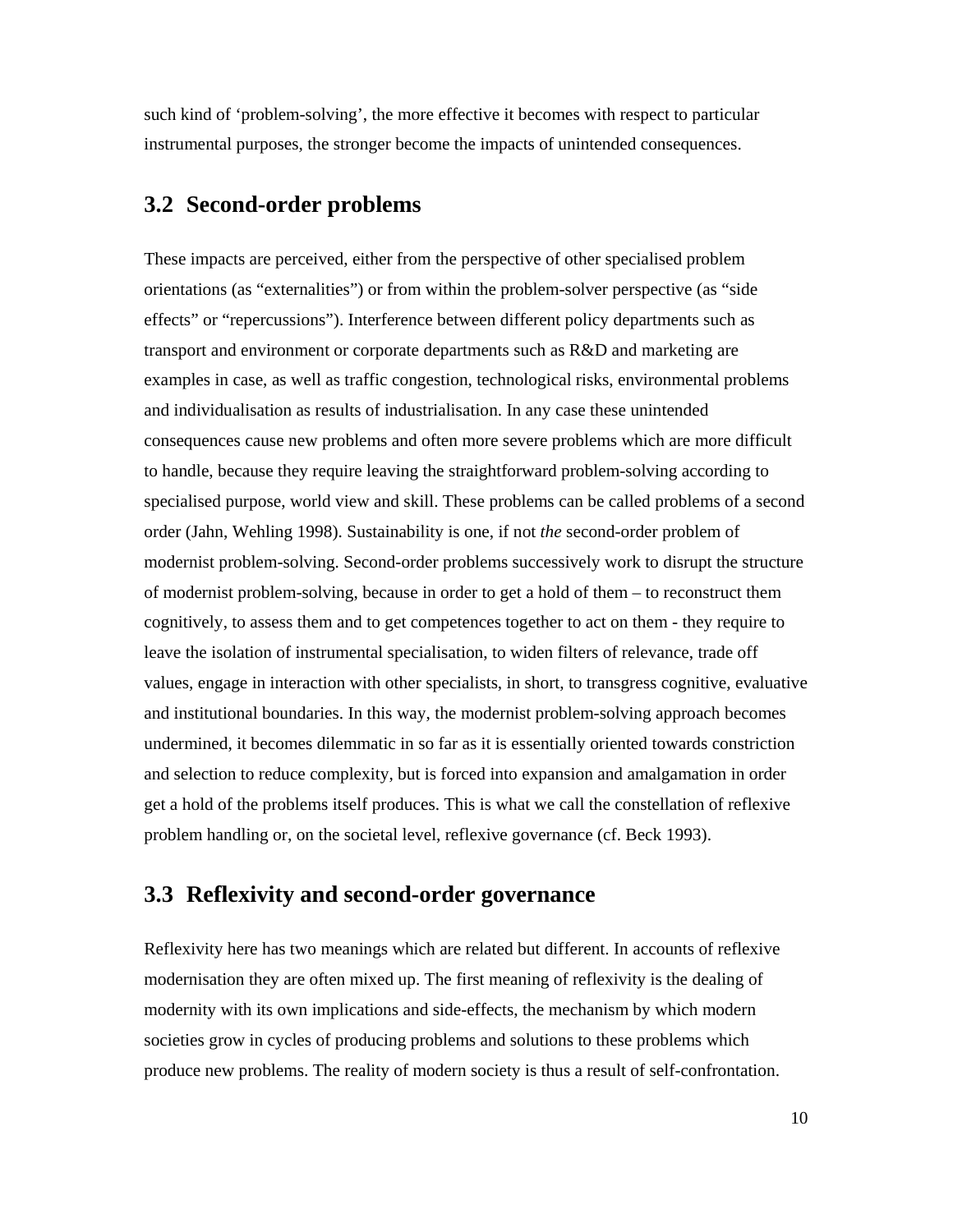This can be called *first-order reflexivity*. A different phenomenon of reflexive modernisation is the reflection, the cognitive reconstruction of this reflexive mechanism of problem production. Technology impact, scientific knowledge production, democratic legitimacy are examples of problem areas where such reflection has brought up critical reassessments of rational problem-solving methods and led into the development of alternative methods and processes of problem handling which are more open, experimental and learning oriented. Often these approaches aim to bring differentiated perspectives in interaction and actively explore the uncertainties, ambivalences and control problems which become articulated in such confrontation of rationalities. Constructive technology assessment, transdisciplinary research, and deliberative policy-making are alternative concepts to the rational problemsolving approaches which are established within these different areas of practice The phenomenon of such new problem handling paradigms and institutional arrangements which emerge from a critical assessment of modern problem solving (and its reflexivity) has itself become a characteristic feature of reflexive modernisation. But these phenomena are in another way reflexive than the self-confrontation of modernisation through its side-effects. They represent a *second-order reflexivity* which entails the application of modern rational analysis not only to the problems which are self-induced, but to its very own working, conditions and effects. $2$  By this they interrupt the automatism of executing problem-solving routines, transcend particular rationalities and break the vicious circle of first-order reflexivity. Reflexive modernisation, also reflexive governance, comprises both, side-effects and their anticipatory incorporation in adapted practices. It is shaped by the interplay of firstorder and second-order reflexivity. The interest of this paper is mainly in second-order reflexivity. In particular, the emergence of an additional level of integrative, unrestrained, open-ended "second-order" governance which reflects, orients and supervises diverse specialised problem-solving processes. Like this, both the powers of specialisation and integration can check and balance each other; benefits of rational problem-solving can be used while its embeddedness in more complex contexts and their dynamics is accepted as a constraining condition. Such second-order governance, however, can hardly be called problem-solving anymore. Only unambiguousness and confined problems can be "solved" in a deliberative manner. Second-order governance consists of *a procedural approach towards reflecting the interdependencies, understanding aggregate effects of specialised concepts and strategies, and engaging in the modulation of ongoing societal developments by establishing links, organising problem-oriented communication and interaction among distributed*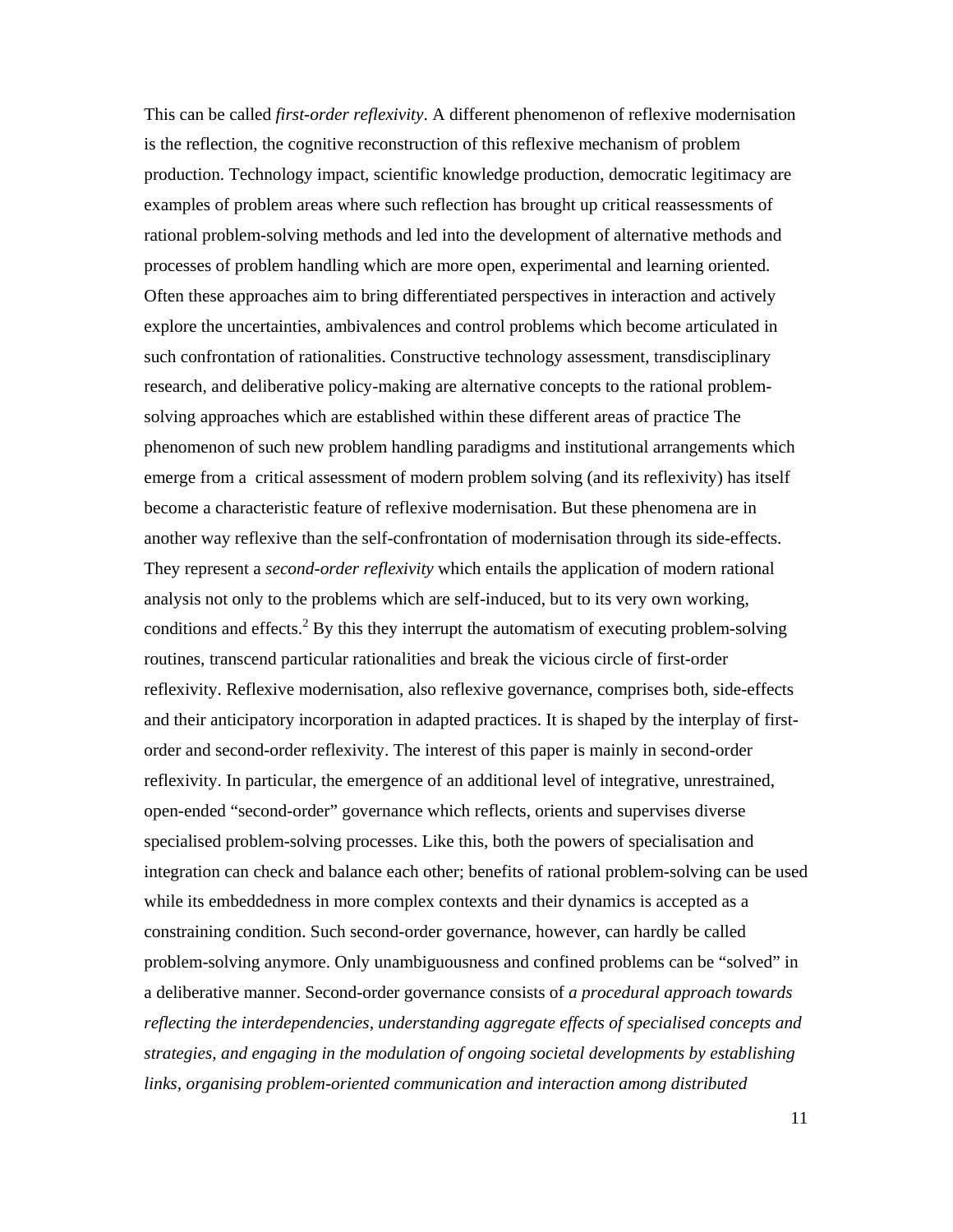*steering activities* (for related ideas about steering see e.g. Rip 1998; Beck 1993; Dobuzinskis 1992; Rotmans et al 2001; Kemp et al 2005).

Examples of second-order governance approaches are: constructive technology assessment, foresight exercises, transdisciplinary research, participatory decision-making, cooperative policy making. They have to do with analysis, goal definition and assessment or strategy development and implementation.*<sup>3</sup>* Some second-order governance approaches are more comprehensive and cover these various dimensions (for example transition management, adaptive management, strategic foresight exercises*)*. They all share a general understanding, however, which is related to the concept of reflexivity as outlined above. By creating interaction between various rationalities they take account of the complexity of interlinked social, technological and ecological development, fundamental uncertainty with respect to system dynamics, ambiguity of sustainability criteria and assessment and contingency of the effect of human action in the context of long-term system change. Reflexive governance modes are therefore geared towards continued learning in course of modulating ongoing developments, rather than towards complete knowledge and maximization of control.

Practical instances of reflexive governance can be found in different parts of society, in knowledge production and policy-making, and functional systems such as energy and agriculture. They can also be found on different levels of problem treatment, from the management of an individual organization, over networks and sectors up to the global level. Examples are described in the book "Reflexive governance for sustainable development" (Voß et al., 2005)*.* In this paper we approach the topic of reflexive governance for sustainable development from a theoretical angle by elaborating some strategic cornerstones of the concept of reflexive governance. We do this by discussing the specific problems of governance for sustainable development along the dimensions of system analysis in light of complexity, goal formulation and assessment in light of ambiguity of sustainability and strategy development and implementation in light of distributed control. In the course of this discussion we derive strategy elements which help to find adequate ways to handle governance problems of sustainable development.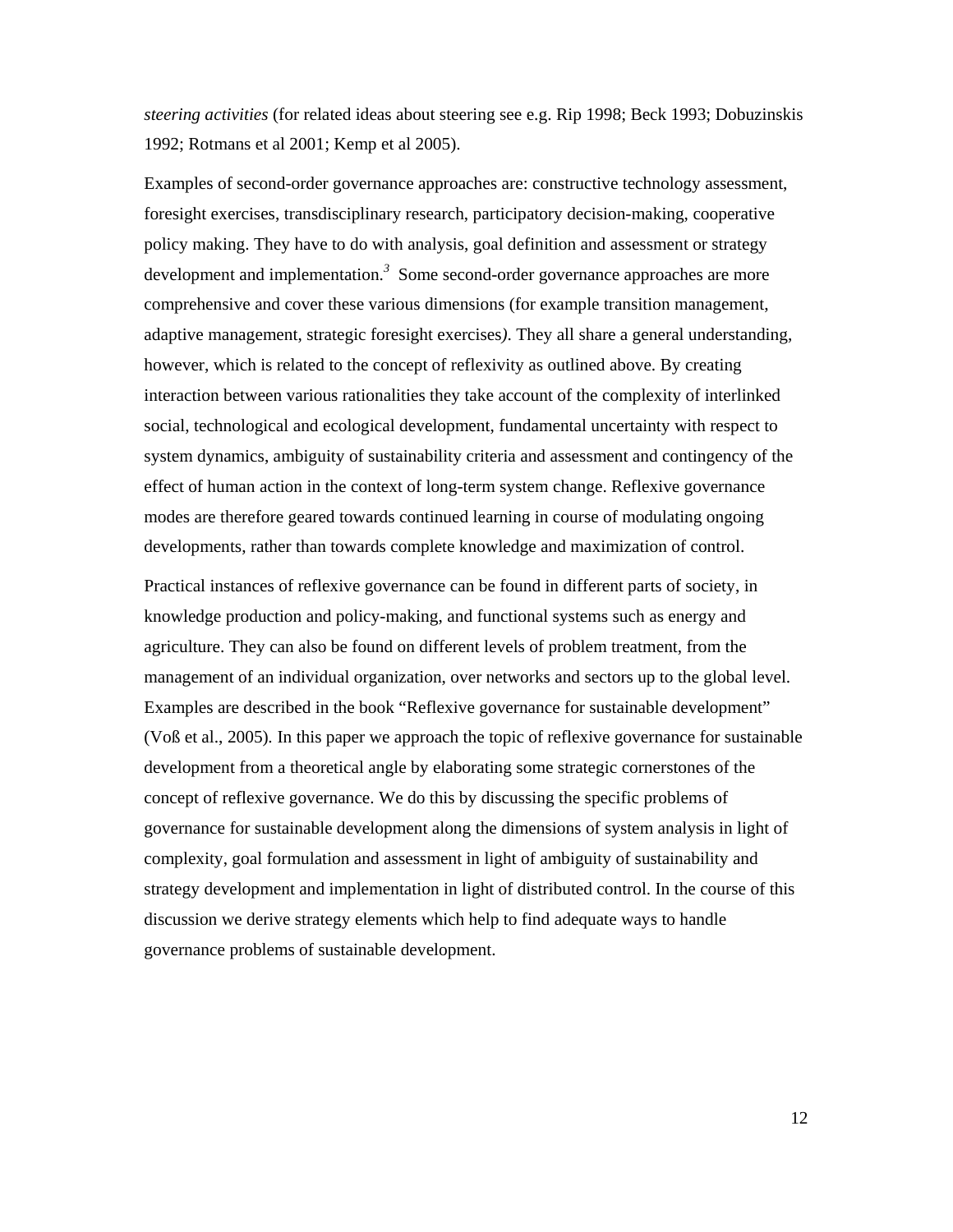# **3.4 Producing strategic knowledge under conditions of complexity, uncertainty, and path-dependence**

#### **3.4.1 Complexity**

With sustainability problems it is difficult to determine a singular cause and to predict the effect of certain options of intervention – not only the effects that are intended but also a range of adverse side-effects (Funtowicz et al. 1998). The understanding of long term transformations socio-ecological systems (e.g. for energy production and use, transport, agriculture) requires knowledge about the very heterogeneous elements of these systems. Such elements are, for example, technological artefacts and networks, chemical substances in soil, water and atmosphere, companies and market organisation, political institutions, scientific theories, cultural values and attitudes. Knowledge is needed about the processes in which they each change shape and about how they relate and interact with each other. Conventional disciplinary science does not deliver this kind of knowledge about the "interlinked and complex nature of reality" (Gallopín et al. 2001, p.228). Instead, it concentrates on a very specific selection of elements and interactions, analytical "slices" of reality. In real world entanglements, however, there is no clear borderline between these categories and networks of cause and effect which go across them. Each specialised perspective defines away the systemic embedding of the particular analytical abstraction with which it is concerned. In specific cases this may be methodologically justifiable because linkages have been found to be insignificantly weak so that parts of reality can be looked at in isolation without loosing important effects in reality. In most cases, however, especially in the area of sustainability problems, linkages will reach well beyond the scope of disciplinary defined problems and the cognitive models to understand them.

The knowledge restrictions of specialised perspectives do not only relate to scientific disciplines, but also to the scientific method of knowledge production more generally. The full set of factors and interactions that are relevant in real world problem-settings cannot be handled through systematic modelling and laboratory constructions alone, more synthetic kinds of knowledge as gained from practical experiences are an important complementary source. Knowledge production for sustainable development can therefore not only rely on scientific knowledge that is produced within the institutions and along the methodological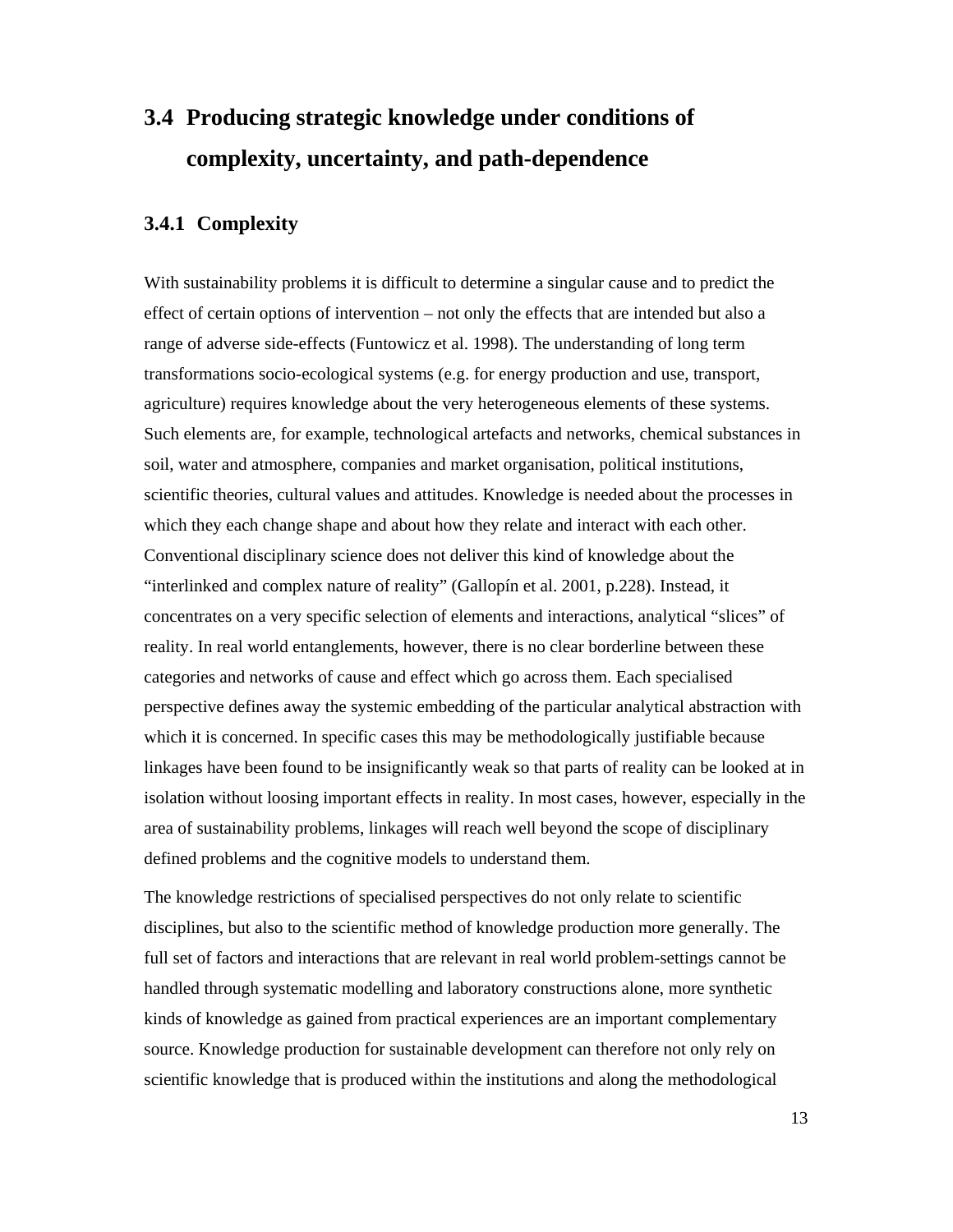guardrails of the science systems. It needs to integrate the knowledge of societal actors outside of the science system. This kind of knowledge is often tacit and cannot be used by conventional methods of scientific enquiry. It can only be generated in interactive settings, in which knowledge is co-produced by scientists and actors from respective fields of societal practice. But also with respect to practice it is important to integrate a diversity of perspectives, because also professional roles entail selective perspectives.

With respect to the heterogeneity of elements that play a part, a first process element of effective problem treatment for sustainable development therefore is to pursue ways of *integrated knowledge production* which transcend the boundaries between disciplines and between science and society. Practical and conceptual steps in this direction are being taken under the heading of transdisciplinary knowledge production (Nowotny et al. 2001; Hirsch Hadorn 2003; Thompson Klein et al. 2001, von Schomberg et al 2005).

#### **3.4.2 Uncertainty**

The transformation of systems which are made up of social, technological and ecological elements comprises a compound of interdependent processes which can not analysed by linear models of cause and effect, because feedback is a common appearance. If the process of sustainable transformation, lets say of electricity provision or agriculture, is further understood as a process which takes place within a multi-level structure of nested subsystems (e.g. local, regional and global level) the interaction between dynamics on each level adds to the complexity of the overall dynamics of socio-ecological systems. The result is that socioecological transformation cannot be predicted, periods of gradual change are followed by brief periods of discontinuous change. In politics but also in food systems public distrust may appear, as with the BSE crisis, we have stock market crashes, and sudden changes of public opinion. Also eco-systems may change very suddenly. The thresholds for radical changes cannot be defined by a single parameter but by a confluence of many factors which cannot all be traced down in order to determine even corridors of safe levels of activity (as evidenced by ecological pressure causing a breakdown of ecosystem resilience, social injustice causing upheaval, tax level rises leading into an economic depression). This is a fundamental constraint because of the impossibility to measure all incremental factors (especially the human factor) that play together and because of non-linear system dynamics which may give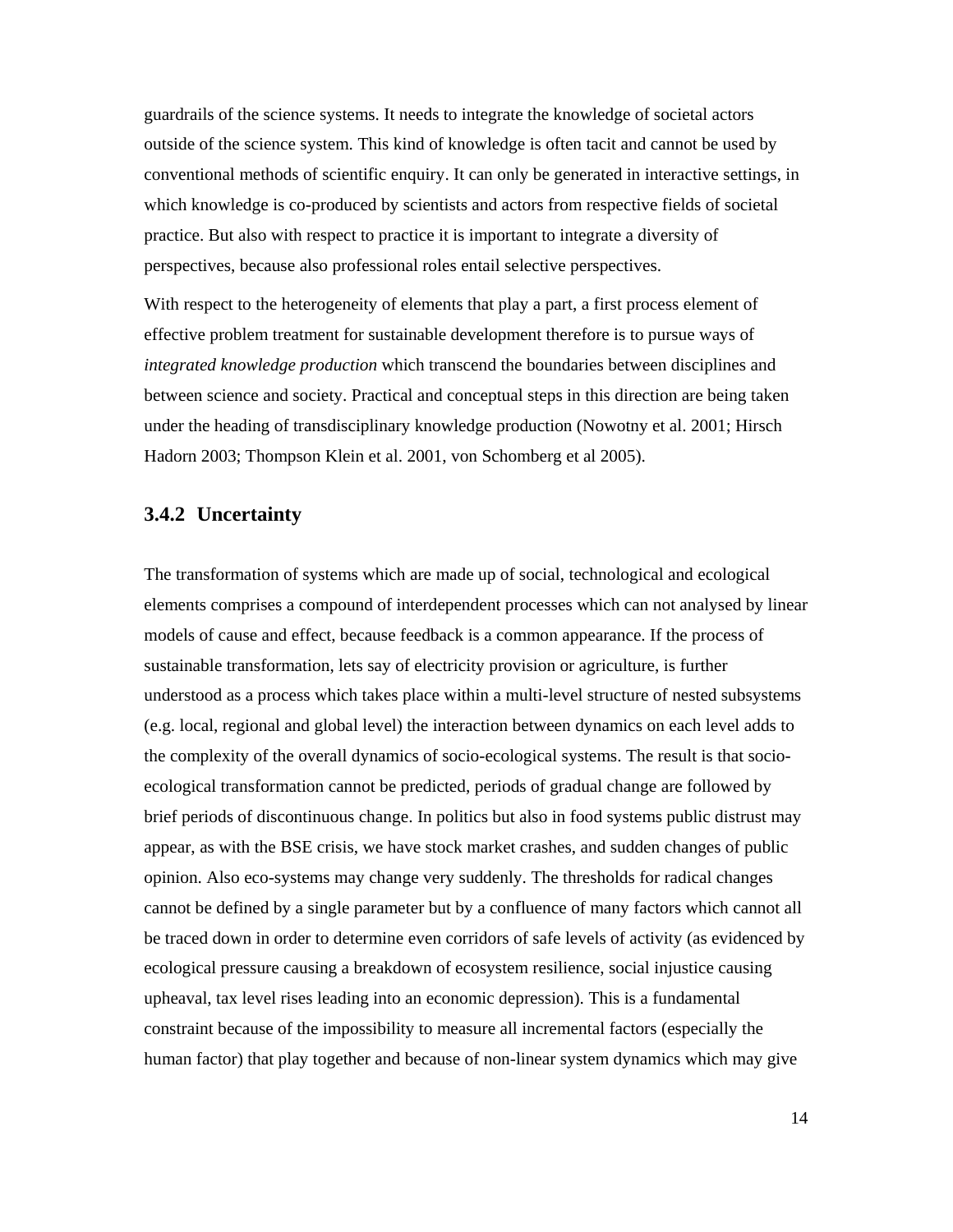exactly those apparently minor factors a large say on where the system will go (compare the "butterfly effect" from chaos theory) .4

At the same time this is also the reason why it is not possible, for pragmatic reasons, to rely on simpler models of the causes which are behind sustainability problems. If complexity becomes externalised from cognitive models, the world will still stay as complex as it is and ignored linkages will still be effective (Dörner 1989). Inadequate problem constructions thus come back in form of unexpected consequences when strategies are implemented in the real world (Böhret 1990). That means that for processes of socio-ecological transformation we face fundamental uncertainty about the effects of deliberate interventions such as policies or management decisions (cf. Dobuzinskis 1992; Stacey 1996).

The only way out of this dilemma is to stay in it, but do it consciously: accept that there will always be a high degree of ignorance and uncertainty connected to societal action within socio-ecological systems. Unintended consequences will prevail, because no comprehensive and exact model for the prediction of socio-ecological dynamics can possibly exist. With growing impact through the scale and depth of human intervention a high probability of unintended consequences needs to be taken as an essential condition of problem-solving strategies. This would mean that ignorance and uncertainty are actively dealt with and are not blocked off by pretending complete knowledge and the existence of "best solutions" (Walker et al. 2001, Arentsen et al. 2000).

Based on this, a second requirement for the adequate treatment of sustainability problems can therefore be derived which is *adaptivity*: because of inherent uncertainty about long-term dynamics and systemic effects, strategies as well as cognitive, institutional and technological structures need to be adaptive in order to allow for error and learning (Lee 1993; Hjorth and Bagheri 2006). This entails the need for capacities to respond to unexpected effects and developments. Strategies should feature experimentation, monitoring and evaluation in order to systematically work with new experiences, altered interpretations and changed circumstances.

#### **3.4.3 Path-dependence**

In this continuous development, the turmoil of events and more even processes of change, specific patterns emerge and stabilise in which social values and institutions, technology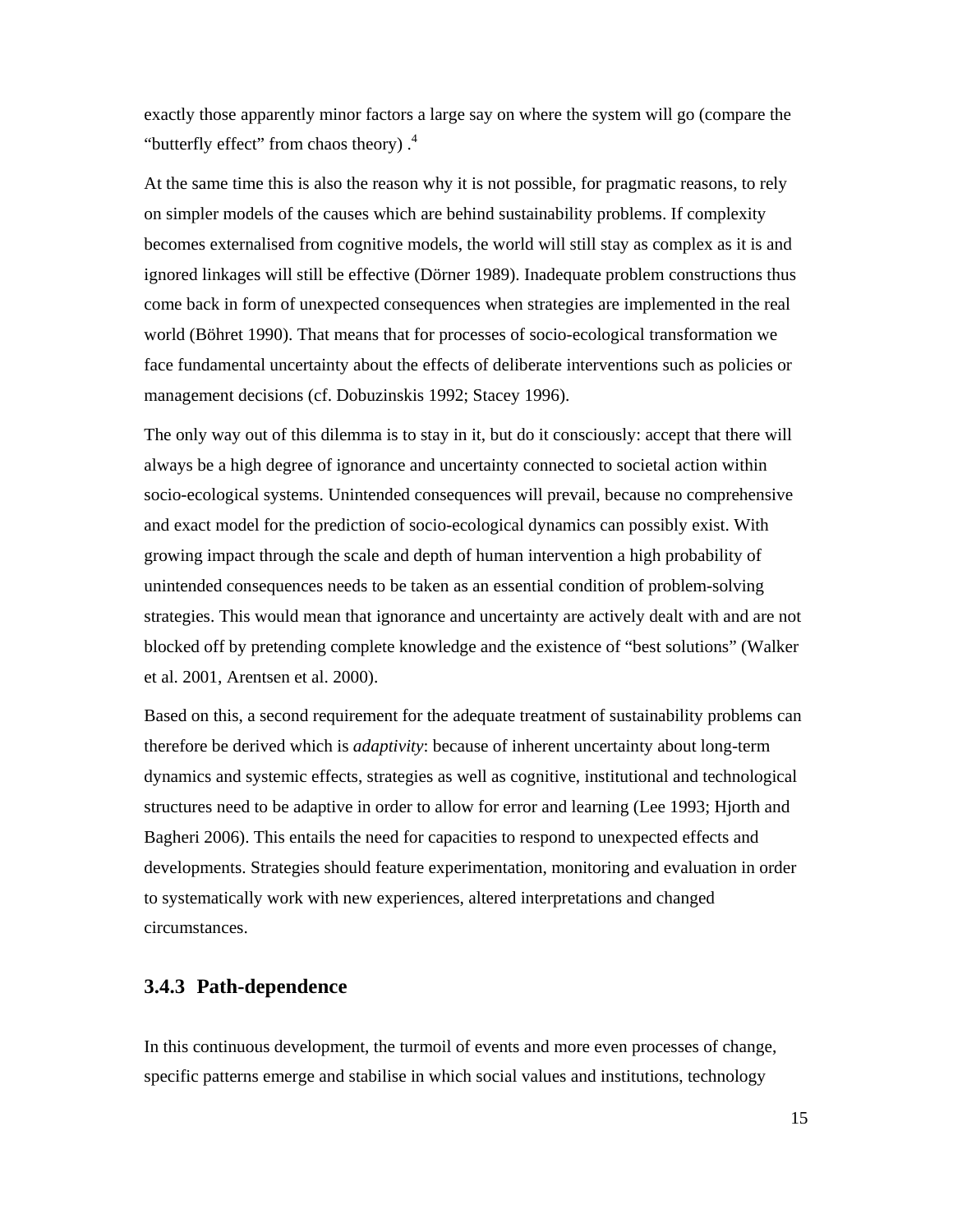and ecological systems are linked up with each other. Positive feedback may occur between specific developments in technology (e.g. central electricity stations and transmission networks), corporate organisation (e.g. large scale vertically integrated utilities), regulation (e.g. monopoly provision), consumption routines (e.g. unsuspicious commodity) and ecological factors (e.g. domestic coal reserves, invisibility of emissions). This brings about a mutual stabilisation of different elements within a specific socio-ecological system structure (cf. the notion of regime in Kemp 1994). Positive feedback can also give rise to selforganisation and structural development dynamics which give sectors like electricity provision or mobility or regional developments a "life of their own" which is beyond the control of any single actor. Minor changes and marginal developments may grow into massive structural configurations which then restrict the variety of directions for further changes. Established cognitive, institutional, technical and economic patterns work as a selection environment for innovations and future change. This means that not only history matters but that socio-ecological transformation is path-dependent, i.e. future developments are influenced, enabled and constrained, by structures which have grown out of specific historical developments.

For transformations towards sustainability, path dependency poses severe restrictions. Since the functional qualities of given regime structures, e.g. electricity, water, mobility services or food provision, need to be kept up, revolutionary disruptions are to be avoided. That means, if problems of certain regime structures become apparent, as it is now the case with greenhouse gas emissions from fossil electricity generation, it will take strong efforts, a long time and entail high costs to work against the own dynamics of system development and move it over to a different trajectory. Even though some sophisticated strategies are being developed to deal with these rigidities and systematically induce and modulate system innovations or regime shifts, the possibilities for success remain uncertain. And for some problems long lead times of about 50 years to induce change may simply be too long. This underlines the importance for shaping structural developments, e.g. new technologies, social practices, institutional arrangements, already at an early stage of their development while they are still mouldable, because later on they are stabilised through manifold interconnections with their contexts. There is the dilemma, though, that impacts are not known at this stage and cannot be predicted (Collingridge 1980). However, some alternative paths of future development and possible impacts can usually be anticipated with scenario foresight methods.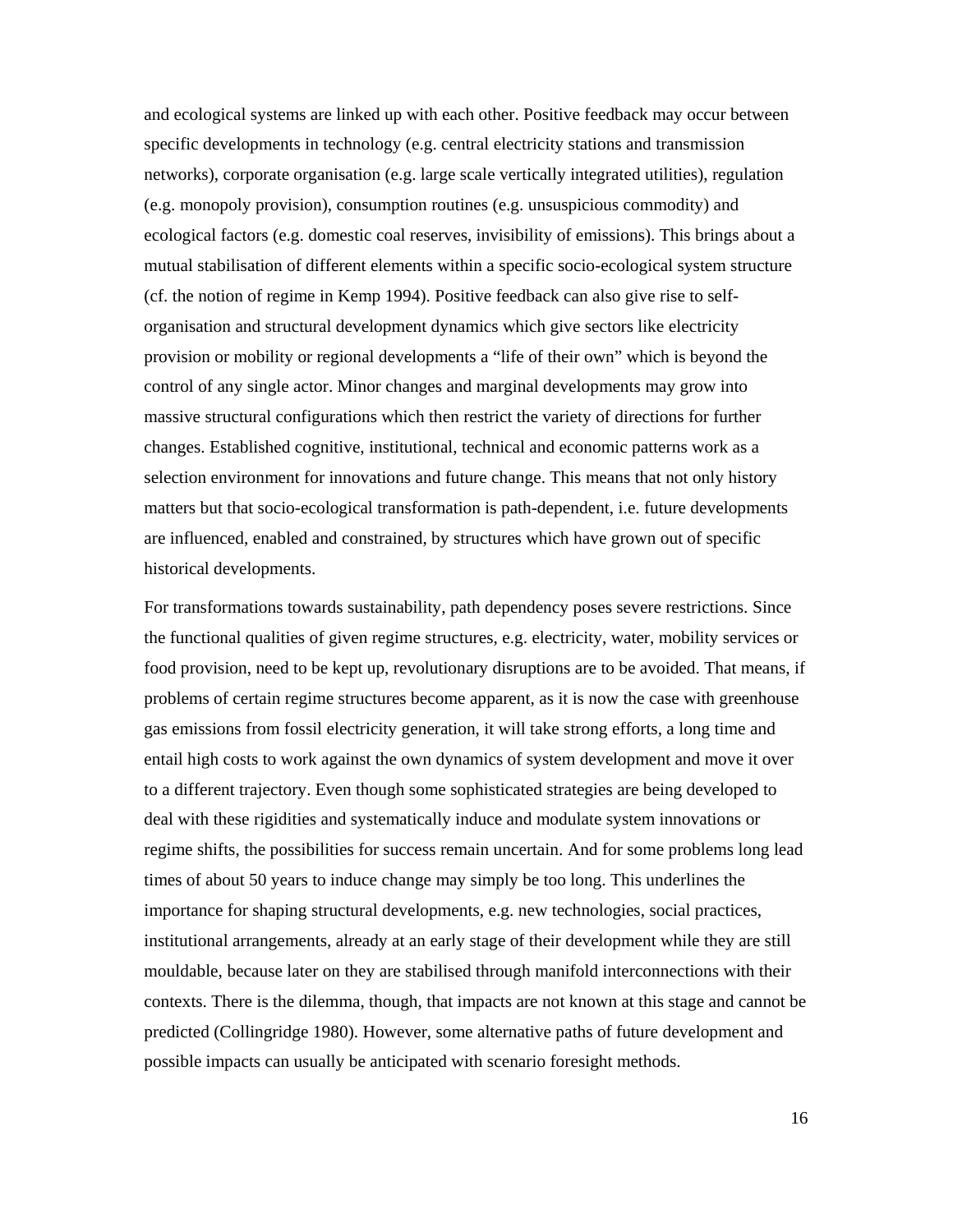Sustainable development therefore requires careful *anticipation* of the long-term systemic effects of ongoing actions and developments and *assessment* of the resulting paths – being the third strategy element. Anticipation refers to an explorative evaluation of alternative development paths that may be spurred by the actions that are taken today. Such processes can, for example, be based on scenario construction, participatory modelling or policy exercises.

# **3.5 Appraising options against the background of ambivalent goals**

Sustainable development is often referred to as a normative orientation: development should not erode its own fundaments and lead to human betterment. On this level of abstraction, not surprisingly, there is overwhelming consensus. But the crucial question is: How can societal development be sustained? Which kind of practices or production, consumption and governance are needed to sustain societal development? A prerequisite to answer this question would be to know and assess the full systemic consequences of alternative practices and the steps which would need to be taken to get there. This would require the ability to produce certain knowledge about complex social and ecological systems, the ways in which they are coupled, dynamics of their development and the factors that influence it. Viewed like this, it could therefore be argued that the definition of sustainability targets is not a matter of ethical discourse or politics, but of science. But given the earlier noted uncertainties that are connected with socio-ecological development, different evaluations of risks, weighting of values and perspectives of interpretation come into play. Risk assessment is value-laden and world-view dependent (Douglas, Wildavsky 1982). Evaluations of what is an acceptable risk differ greatly between actors and contexts. Several values come into play and may need to be traded-off against each other. These disputes, about risks and evaluation, especially complex problems such as genetically modified food, can not be solved scientifically but need to be treated by social discourse or political decision.

Taken together, this means that sustainable development necessarily remains a contested concept. Its substantial content (i.e. definition of the structure and parameters of socioecological systems which can sustain their development) cannot be scientifically determined as "objective knowledge" but will always incorporate normative valuations which only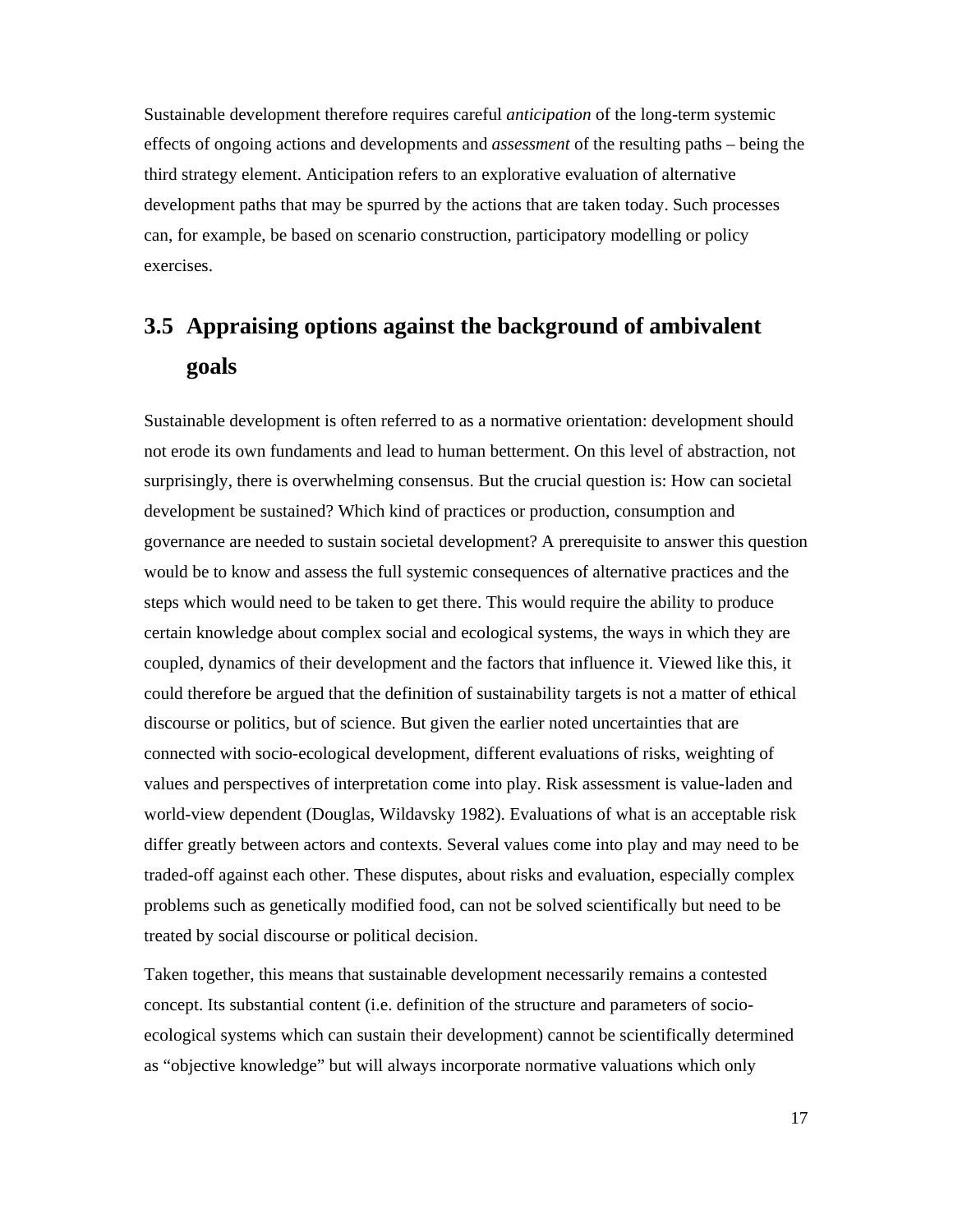become ascertained in processes of social interaction. Sustainability as an orientation for societal development therefore delivers ambiguous goals. It may not be possible to eliminate the inherent discrepancies that exist between different goals or to define a clear ranking order by way of rational argumentation and empirical evidence. Social conflicts are inherent to the concept and need to be carried out with it.

Sustainability goals and assessments cannot be determined by principle once and for all, but only through participatory processes which need to be carried out for specific assessment situations. The broad participation of affected societal actors in the process of goal formulation is necessary because their values and respective problem perceptions constitute a basic condition of sustainable social development (Roe E. 1998). *Participatory assessment* is the fourth strategy of reflexive governance.

## **3.6 Implementing strategies in a world of distributed control**

Even if certain knowledge about socio-ecological systems, clear goals and defined criteria for sustainability could be taken as given, specific difficulties with implementation still had to be dealt with. These refer to the distribution of capacities to influence the direction of socioecological transformation. They rest with a broad range of diverse actors. Societal development is not being steered from a single point, but in interaction of state actors and interest groups, producers and consumers, scientists and the media, just to name a few. In order to take influence on long-term societal change it is necessary to coordinate the action of various actors at different places along the lines of collective strategies.

The distribution of influence is not an exclusive property of sustainability problems. It is a general characteristic of governance in modern societies. Capacities to take influence on societal change are distributed between different governance levels (e.g. nation states and the EU) as well as between functional domains, such as production, consumption and political regulation, and between different actors within these domains (Schneider, Kenis 1996; Kooiman 1993; Mayntz 1998; Kohler-Koch, Eising 1999). Public actors are but one type of actors among others, albeit equipped with democratic legitimacy as a special source of power. Moreover, the competencies of the state are fragmented into several agencies such as governmental departments, regulatory agencies, parliamentary fractions etc. On issues of sustainable development they often have different positions. These conditions have to be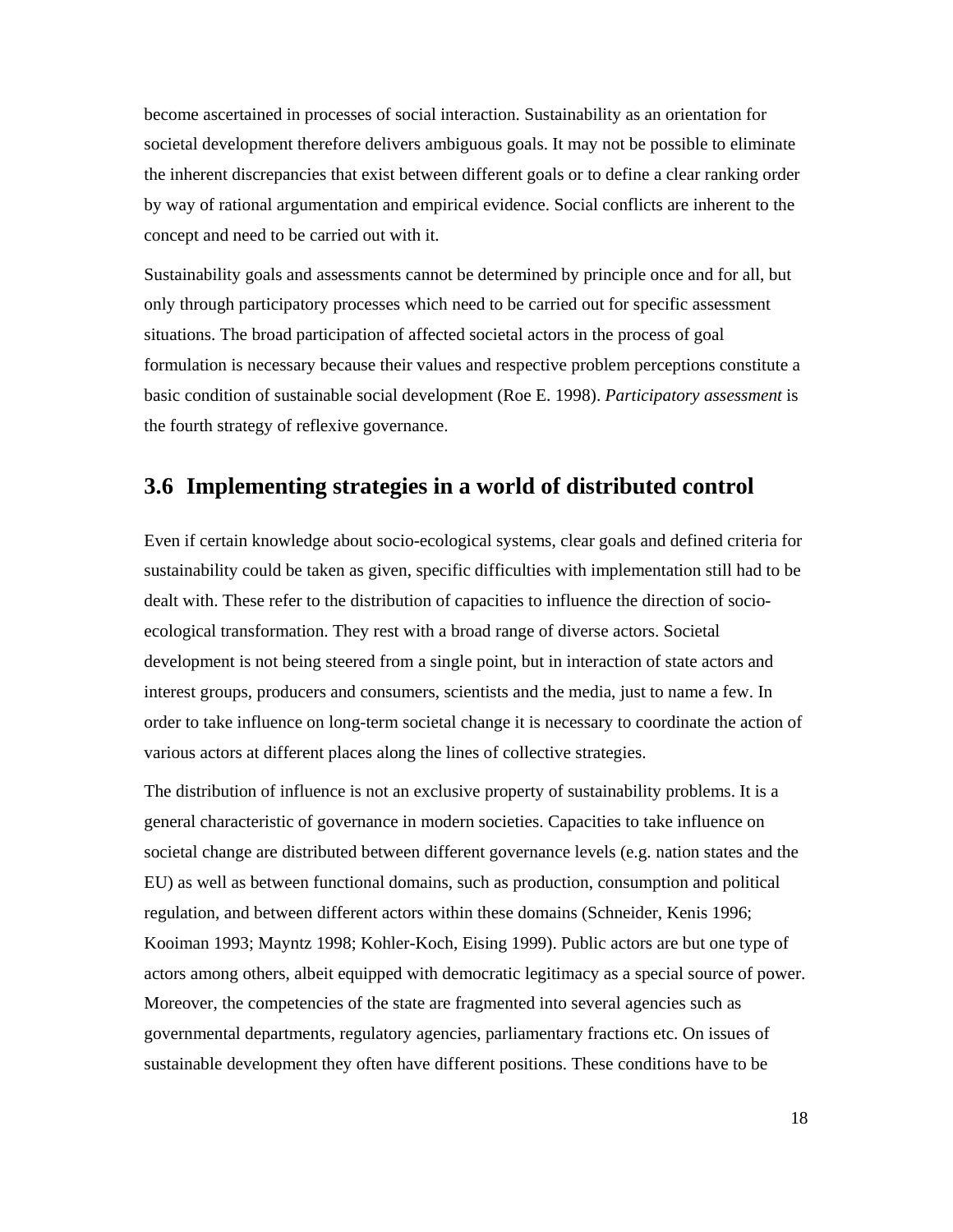taken as a starting point for strategy formulation and implementation. Of course, there are differences among governance situations with respect to how dispersed resources for control are and whether one actor (e.g. the head of government) or a small coalition of actors disposes over sufficient power to make other actors follow a collective strategy. Generally, however the coordination of different actors' strategies cannot be taken for granted, but it needs to be asserted for any specific problem anew.

Problems of sustainable development are a specific class of problems for which control capacities are generally very highly distributed. The reason is that they touch upon fundamental institutional and technological structures of modern society. Overarching competencies and procedures for shaping structural change, i.e. the governance of governance change, are not established. Transformation thus appears to happen as a result of daily interactions between consumers, producers, policy-makers, researchers, journalists, and various other actors – without anyone controlling it. Distributed control capacities thus have to be taken into account in strategy development for sustainable development. For the shaping of socio-ecological transformation it is necessary to coordinate heterogeneous actors. Such coordination cannot rely on institutionalized hierarchies, but must take place in networks in which problem perceptions, interests and practical knowledge of the various stakeholders become linked together in processes of *interactive strategy development*, the fifth strategy of reflexive governance.

## **3.7 Strategies of reflexive governance**

In the foregoing we enunciated five strategies of reflexive governance, derived from specific features of societal transformation and sustainable development. A schematised overview of the strategies is given in Table 1. With their help the notion of reflexive governance becomes operational - something which has not been done by others, allowing for discussion.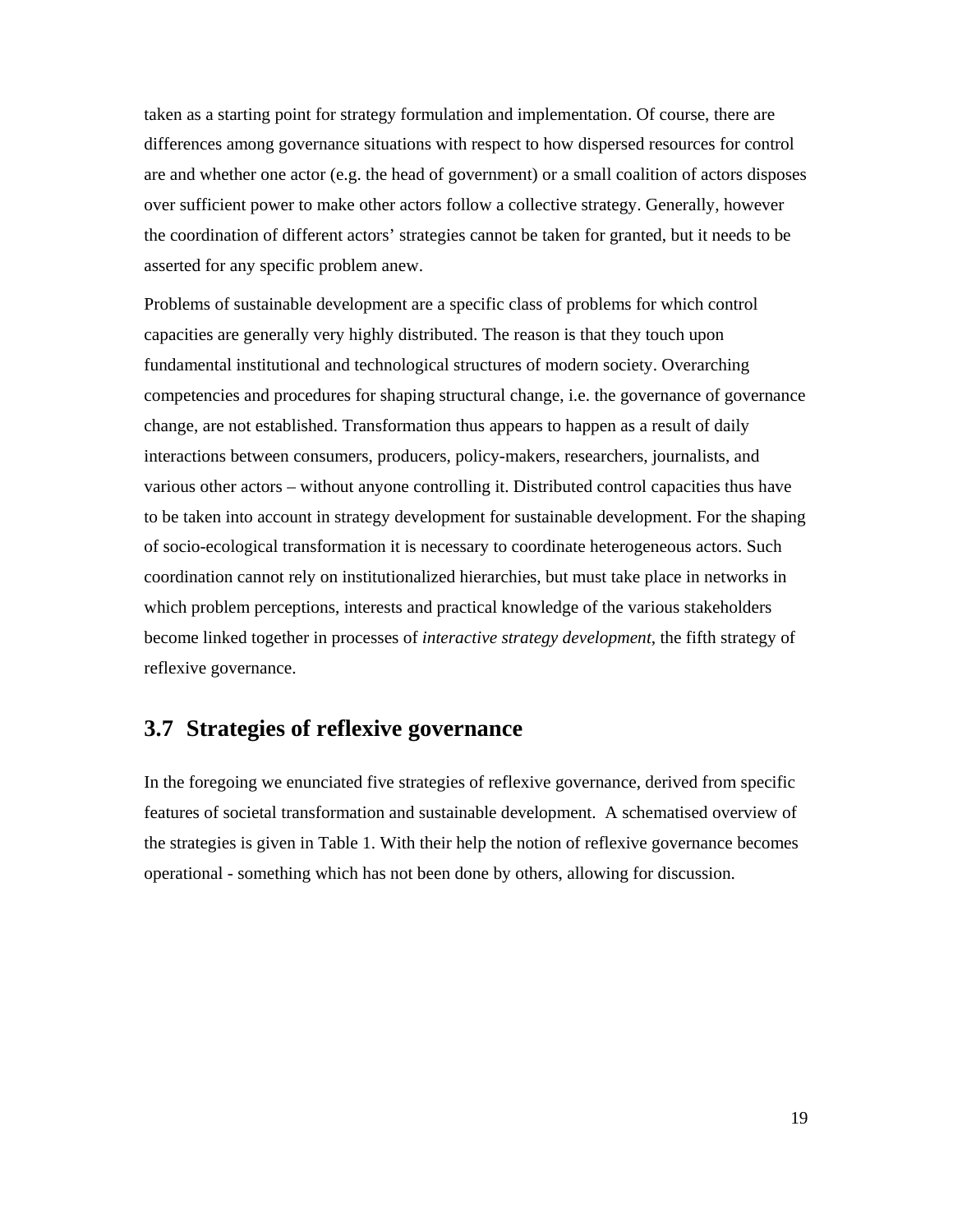| Aspect of<br>Problem<br>treatment   |                                                                                                               | System analysis                                                                                               |                                                                         | Goal formulation                                                                                   | Strategy<br>implementation                                                      |
|-------------------------------------|---------------------------------------------------------------------------------------------------------------|---------------------------------------------------------------------------------------------------------------|-------------------------------------------------------------------------|----------------------------------------------------------------------------------------------------|---------------------------------------------------------------------------------|
| Specific<br>problem<br>fe ature s   | Co-evolution of<br>heterogenous<br>elements<br>across multiple<br>scales (society,<br>technology,<br>ecology) | Uncertainty and<br>ingnorance<br>about<br>transformation<br>dynamics and<br>effects of<br><i>intervention</i> | Path-<br>dependency of<br>structural<br>change, high<br>societal impact | <b>Sustainability</b><br>goals involve<br>value trade-offs.<br>are endogenous<br>to transformation | Capacities to<br>influence<br>transformation<br>are distributed<br>among actors |
| <b>Strategy</b><br>require-<br>ment | Trans-<br>dis ciplinary<br>knowledge<br>production                                                            | <b>Experiments</b><br>and adaptivity<br>of strategies<br>and<br>ins titutions                                 | Anticipation of<br>long-term<br>s ys temic<br>effects of<br>measures    | <b>Iterative</b><br><i>participatory</i><br>goal<br>formulation                                    | <b>Interactive</b><br>s trategy<br>development                                  |

*Table 1: Strategies of reflexive governance* 

Coming back to the general perspective on governance as embedded in system contexts (Figure 1) we can now add the strategies of reflexive governance in order to show how they reflect the condition of governing action as being embedded (Figure 2).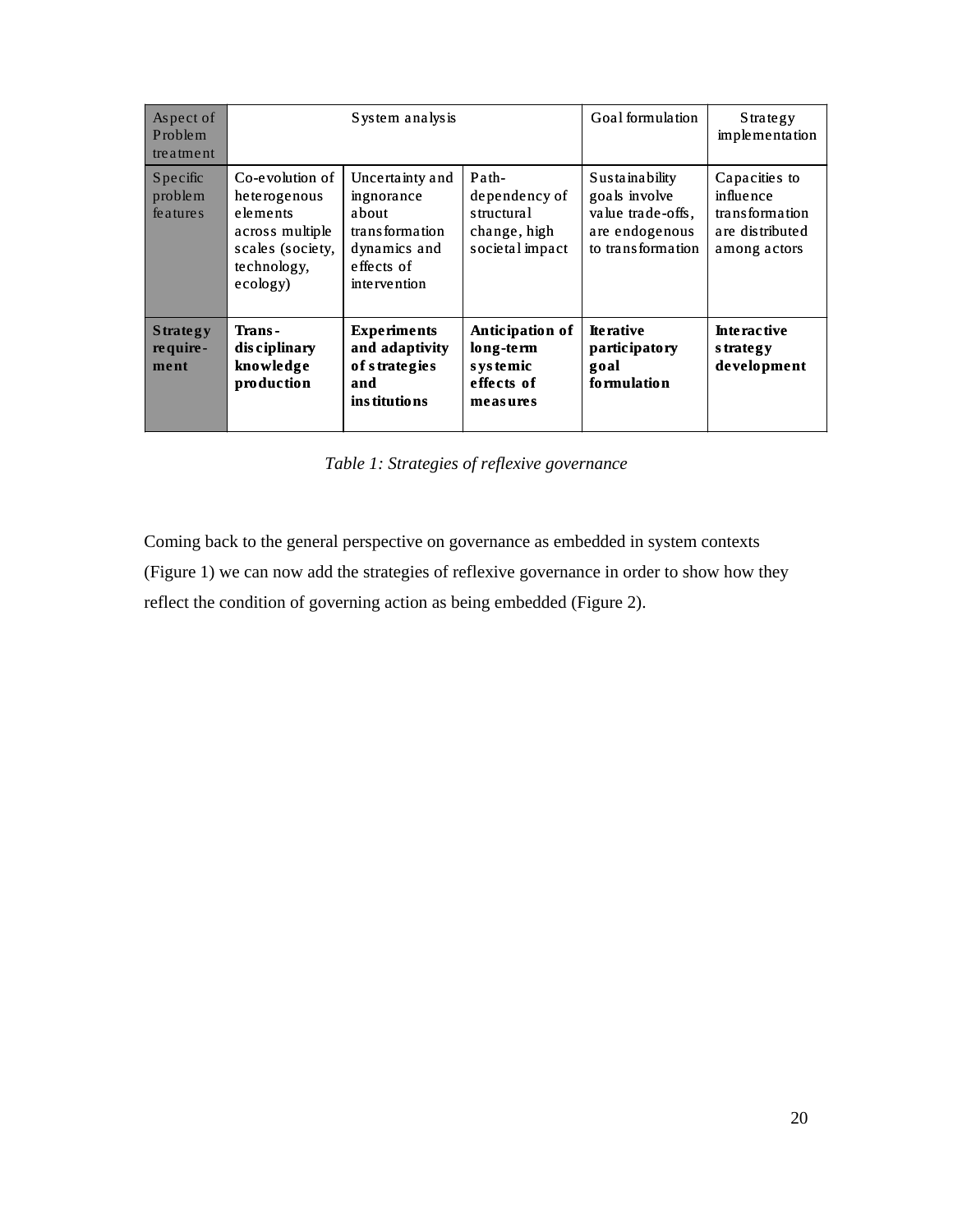

*Figure 2: Reflexive strategies that take up the embedding of governance* 

We have tried to position the five strategies in a figure about actor-system dynamics of Burns and Flam (1986, p. 4). This gives an approximate idea of how the strategies influence actorsystem dynamics and wider transformations. Integrated knowledge production should lead to changed perspectives and knowledge of the actors concerned, having implication for their actions. Interactive strategy development and participatory goal formulation affect actor structuring and may contribute to system (re)structuring, depending also on exogenous developments. Anticipation occurs at multiple points. There is anticipation of possible outcomes from actions and assessment of ongoing developments. All the strategies *inject recursive feed-back in the actor-system dynamics*, *beyond those that already exist*. They contribute to what we have called second-order reflexivity – the consideration of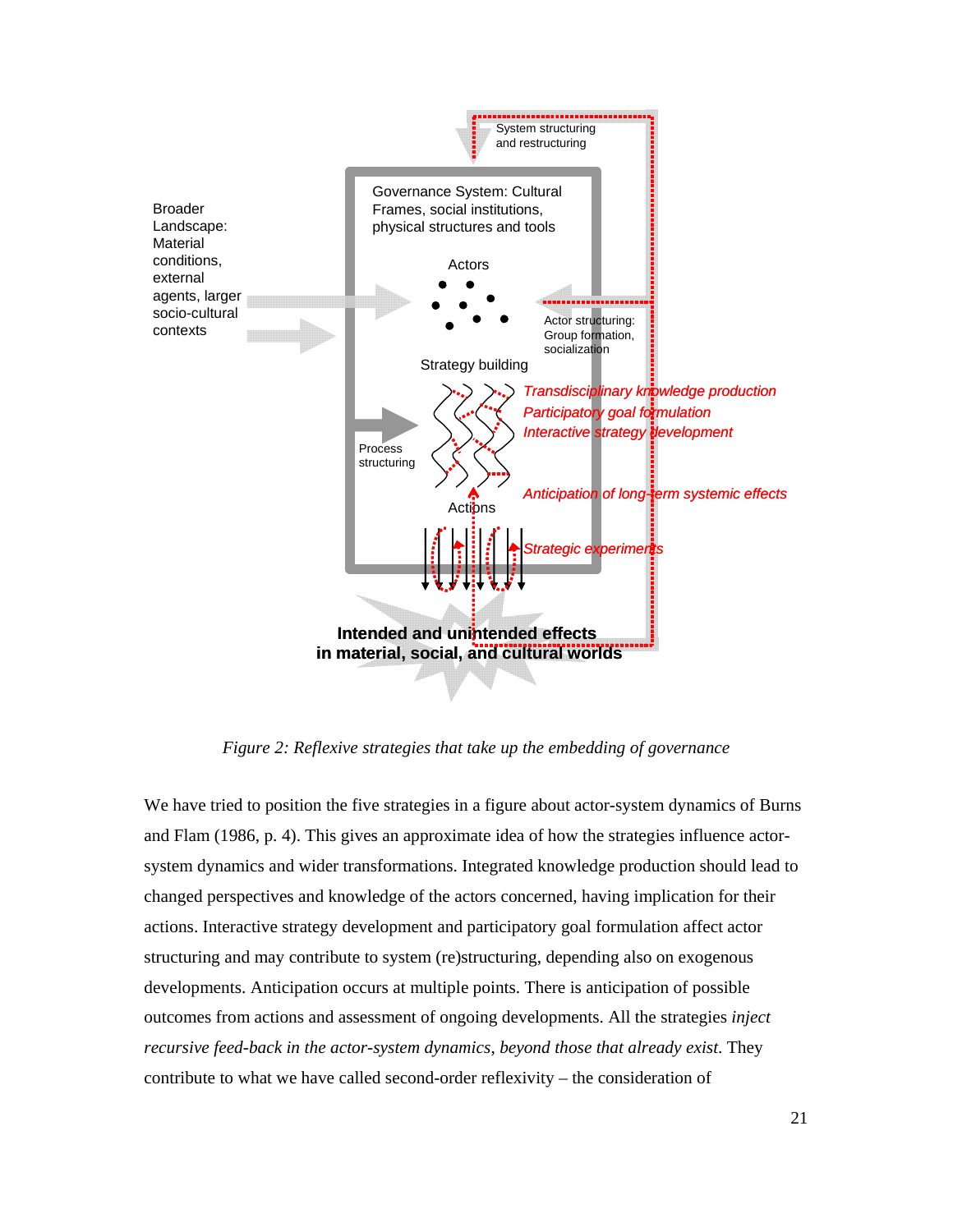interdependencies, understanding of aggregate effects of specialised concepts and strategies, with actors collectively engaging in the modulation of ongoing societal developments by establishing links, organising problem-oriented communication and aligning diffused capacities to common goals.

## **4 Reflexive governance – how does it work?**

The concept of reflexive governance is based on procedural requirements which can provide for more adequate problem treatment. The reflexive strategy elements that were presented refer to particular ways of organising governance processes. But they do not prescribe any particular substantial results which are to be achieved in order to be adequate for sustainable development (e.g. emission targets or income indices). This is due to a fundamental argument about the uncertainty and ambivalence which is connected to the operationalisation of sustainability. What, for example, is the right trade-off between emission reduction, social equality and economic stability? If we cannot define these aspects of the outcome of reflexive governance how can we then know if reflexive governance works? One could refer to criteria from current political discourse such as the Kyoto targets for greenhouse gas emission reductions. But this leaves open, if not more substantial reductions are necessary, as argued by many scientists. After all, it is the further development of political discourse itself which reflexive governance attempts to shape. To take current political goals, concepts and measures as a reference for evaluating its outcome would therefore establish a closed circuit in which the potential of reflexive governance for open-ended learning would be blocked. That means we have to look out for criteria to evaluate the actual working of reflexive governance arrangements, rather than measuring predefined outcomes.

A concern for evaluation is important, because reflexive governance arrangements can be misused. As noted by Rip, Stirling, Smith, Wolff in Voß et al (2005), the reality of reflexive governance includes opportunistic behaviour, politics and struggle over power as much as an orientation towards problem handling, argumentation and cooperation. This entails the danger of reflexive governance being undermined by the domination of interaction processes by the views and interests of particular actors.

The mutual adaptation which takes place when actors contest each others problem-handling approaches and are thereby forced to articulate and defend their problem analysis, goals, and strategies brings about patterns of governance which are more robust than individual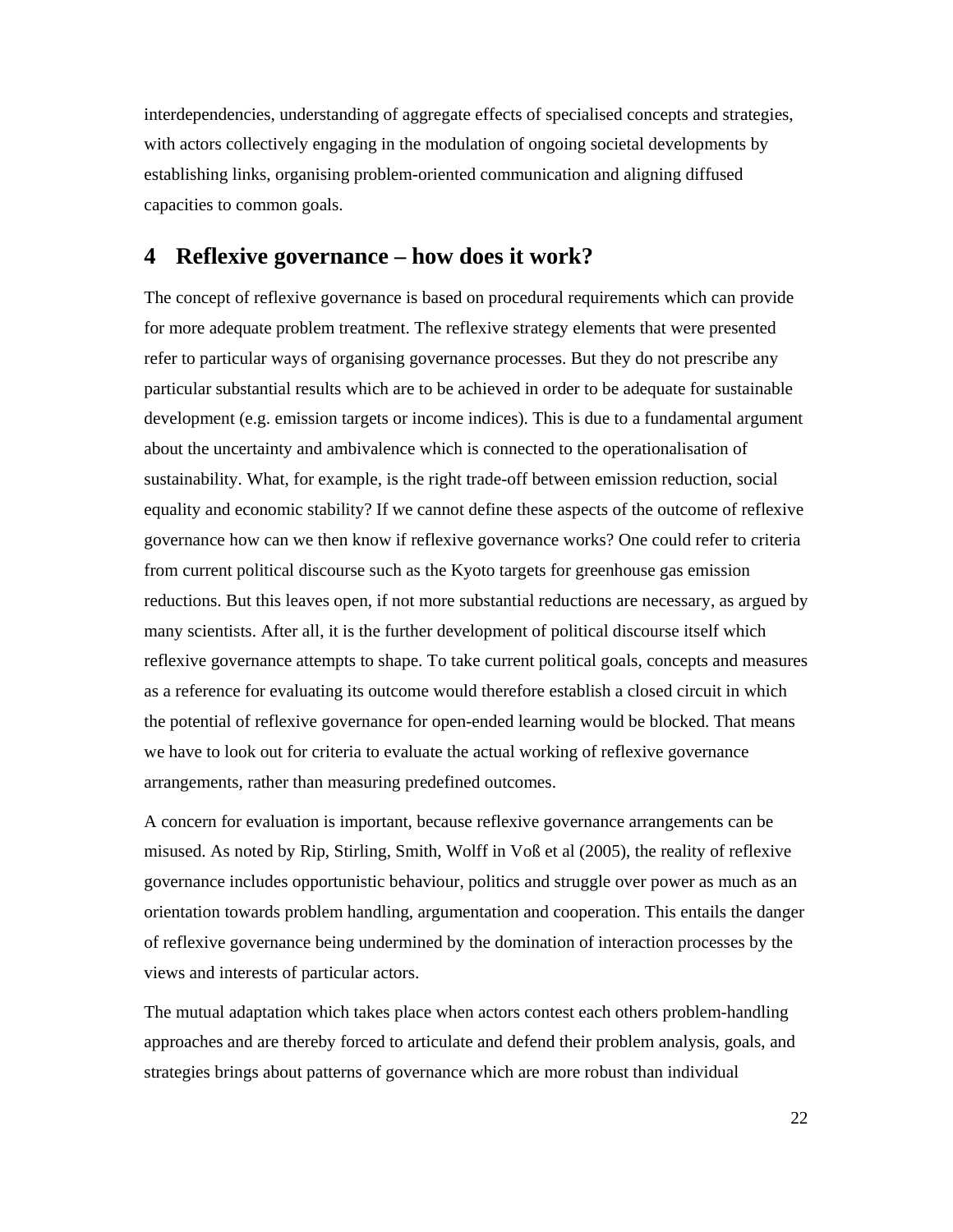steering approaches which are dreamed up within separate actor worlds. Strategies are tempered in anticipatory interaction, rather than in real-time trial and error. This is one of the basic mechanisms behind reflexive governance (cf. Rip  $1986$ ).<sup>5</sup> For this mechanism to work, however, reflexive governance must confirm with two criteria: a) a diversity of perspectives must be involved in the interaction process and b) interaction must not be dominated by one or a group of actors which allows them to suppress or ignore contestations of their problem definition and strategies. This is what has to be taken care of by procedural rules and moderation of searching and learning processes in reflexive governance. This is also what can be taken as criteria for process evaluations of reflexive governance. In order to monitor relevant changes with respect to sustainable development change indicators should therefore be able to track adaptations in processes, concepts and institutions in which societal problem treatment is being carried out. Even if these changes are only early precursors of improvements with respect to substantial outcomes, they are necessary in order to not lose direction over long and ramified projects of transformation. Without such indicators attempts at system innovation may become frustrated after an enthusiastic starting phase, because the results are not immediately visible. This might happen just when important changes have been set in motion in the institutional foundations of a system which are below the surface movements that are gauged by output indicators. The strategy requirements of reflexive governance may be taken as criteria that apply to the inner working of society in order to form a starting point for thinking about indicators.

# **5 Opening up and closing down: working with the efficacy paradox6**

There is an inherent problem connected to the opening up of governance processes for comprehensive problem appraisal and robust strategies: Too much complexity, ambivalence and interaction, although necessary to adequately respond to the problem of sustainable development, severely reduces action capacities and may block deliberate attempts at shaping societal development. Appraisal of this opens the view on a paradox of reflexive governance. This consists of the contradicting requirements of opening-up and closing-down: Opening up is necessary to adequately grasp the factual embedding of decision-making and problemsolving in systemic contexts which comprise complex dynamics, heterogeneous values and distributed power. Closing down is necessary to reduce complexity in order to avoid anomy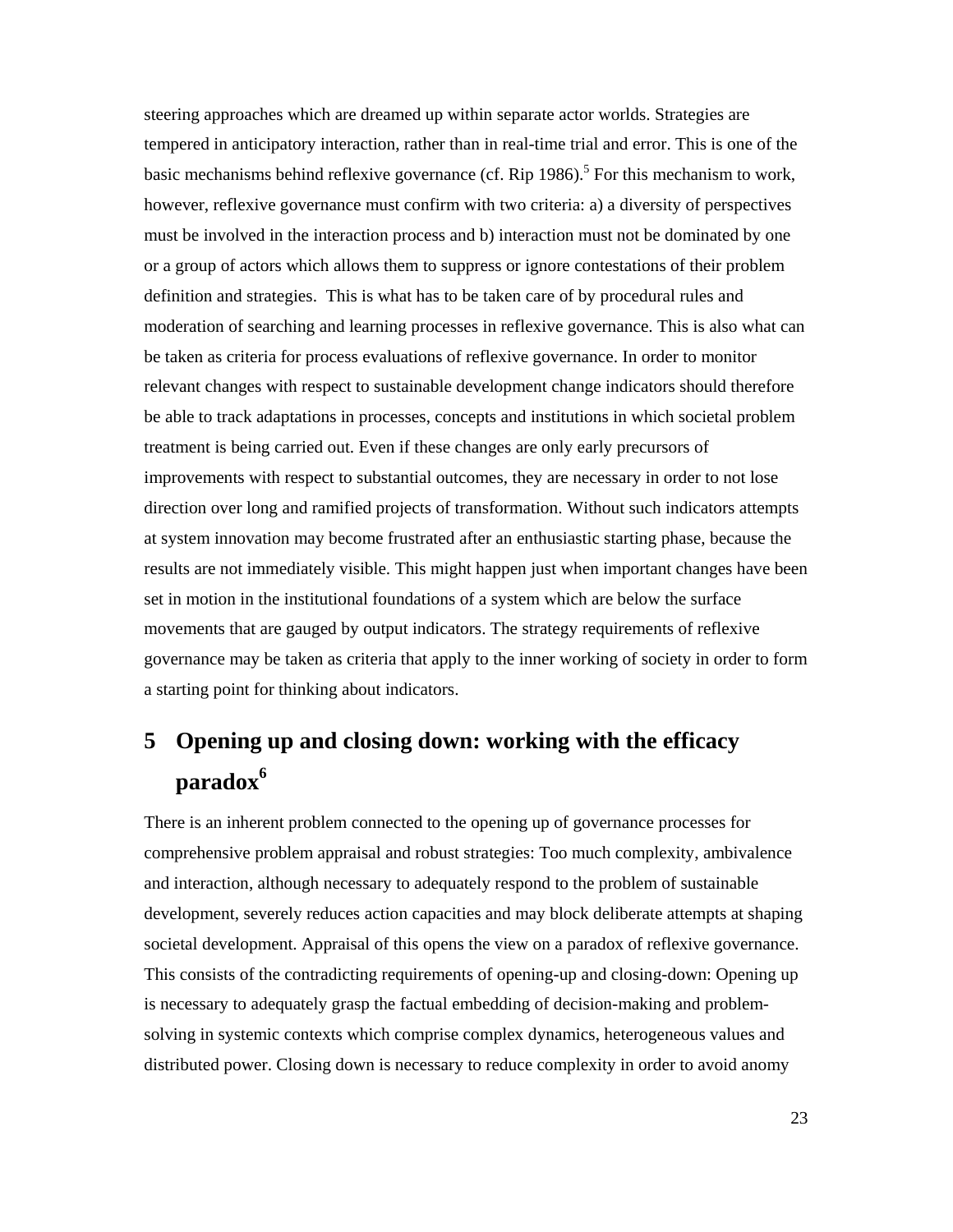and keep up the ability to act – even if it is revealed as illusionary in its modernist form (Rip 2006).

The issue of the erosion of action capacities as a possible detrimental effect and a limit to the opening up of governance processes is important. It qualifies the basic concept of reflexive governance as outlined above by a meta-requirement of keeping the balance between two extremes. Instead of proposing "opening up" as a unidirectional orientation of "the more the better" it helps us refine our set of reflexive strategies through the introduction of a counter image of complete fluidity and openness in which any kind of strategic action must suffocate. Reflexive governance thus becomes an as-well-as concept in itself (cf. Beck 1993, p.9). It is not a question of *either* keeping up action capacity *or* opening problem handling for contextualisation, but it is *both*. Against the background of the above discussion this sounds like a paradox. We believe that it is one. It can be called the "efficacy paradox of complexity": In order to assure efficacy of strategies in complex context settings it is necessary to consider a wide variety of aspects and keep flexible to adapt to unexpected events. At the same time it is necessary to reduce the number of aspects considered and decide for certain options in order to produce output. By definition it cannot be resolved without losing out on either side. With respect to action strategy, reflexive governance thus implies a dilemma.

We think that it is fruitful to recognise the paradox, not to resolve it, but to work with it as suggested by Ravetz: "Another approach to paradoxes, characteristic of other cultural traditions, is to accept them and attempt to learn from them about the limitations of one's existing intellectual structures" (2003:819). In this sense it can work like the strategic use of "ironies" in thinking about steering as suggested by Rip (2006).

We propose to qualify the concept of reflexive strategy elements which was proposed in the introduction by an explicit requirement to balance the opening-up of governance processes for incorporating uncertainty, ambivalence and distributed control with closing-down governance processes in order to be able to decide and take action. This task of balancing two contradicting requirements in order to handle fruitfully the efficacy paradox is more art than science. We cannot offer any precise method for diagnosis or tool kit by which a specific adequate combination of opening-up and closing-down for each real world governance situation could be determined. Instead, what we can do is to sketch out, in a very schematic manner, some generic forms in which opening-up and closing down can be combined. This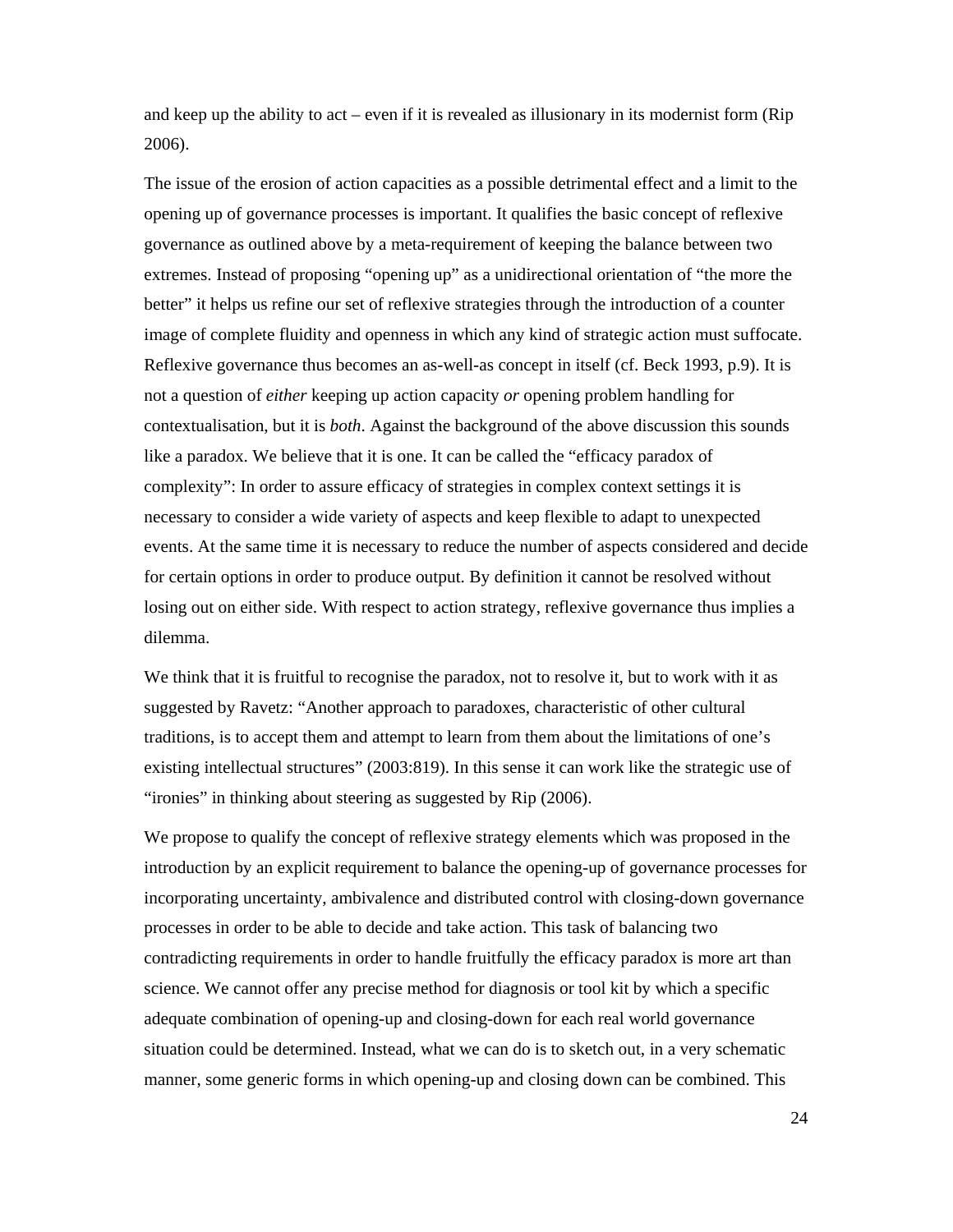is based on the review of empirical governance practices and theoretical discussions in the literature and the chapters in Voß et al. (2005) and may be helpful to consider a spectrum of possibilities when designing governance strategies and institutional arrangements.

First, a differentiated look is needed on *what* it is that is going to be opened-up or closeddown. Here, we can refer to the three dimensions of problem solving along which reflexive governance was discussed in the introduction to this book: Problem analysis, goal formulation and strategy implementation. Opening-up can take place in all these dimensions or only in one or two of them. For problem analysis, opening-up would mean to extend the system boundaries and increase the range and diversity of factors and interactions that is considered in analyzing problem causes, dynamics and effects of interventions. For energy forecasting this could, for example, entail an opening-up of economic models to include strategic behaviour of market actors, political processes which influence regulation, public opinion or resource exploitation and climate change. In the dimension of goal formulation, opening-up refers to the revisioning of given targets by taking into account a broader spectrum of values and facing trade-offs that have to be made. For the energy example, this could mean to just take into account the established goals of economic efficiency, security of supply and environmental soundness for each policy decision and not let each ministry follow its own preferred goal. But it could also mean to broaden the goal catalogue by values such as aesthetical acceptability and democratic participation in energy provision. In the dimension of strategy development, opening-up finally refers to a widening of the range of measures and options which are considered and implemented for problem handling. In the energy example this would entail to develop and experiment with a diversity of also radically new policy instruments such as tradable energy efficiency obligations or participatory technology development and technologies such as solar electricity import or micro co-generation.

In principle it is possible that governance processes are opened-up in all of these dimensions at once: problem definitions are called into question, goals are scrutinized and the set of assumed solutions is revised. One possibility to reduce the overthrowing effect of opening-up on strategic capabilities, however, is to selectively focus on each of these dimensions, not on all at once. Because of the interdependencies e.g. between goals and problem definitions and problem definitions and measures, opening-up in one dimension will most likely induce similar processes in other dimensions, anyways.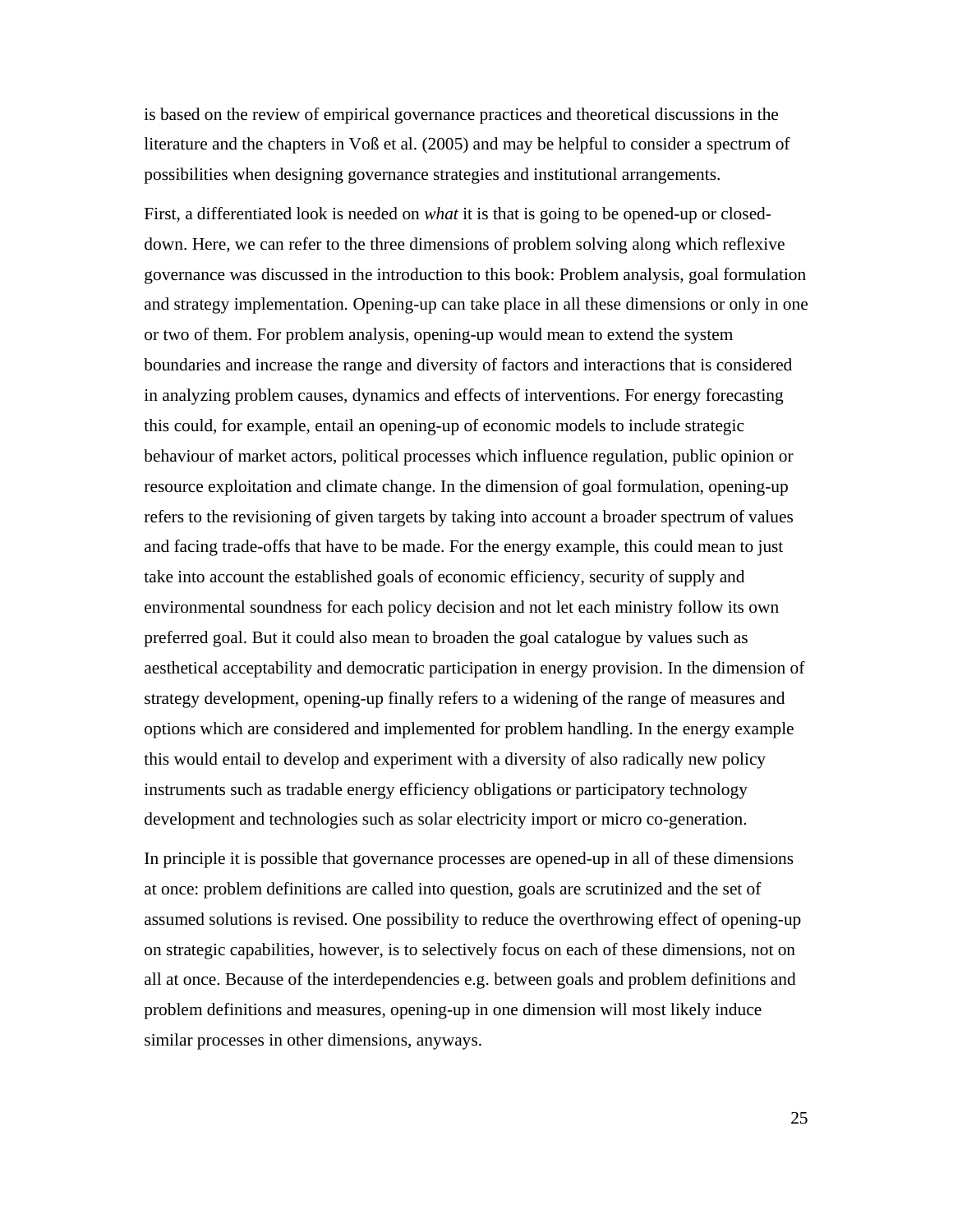Across all these three dimension of problem solving an important aspect of opening-up refers to the number and heterogeneity of actors which are involved in problem analysis, goal formulation or strategy development. Eventually, opening-up must be linked in one way or the other with extended participation, since knowledge about different problem aspects and values as well as resources for making measures and options work are distributed among different actors. In the end it is the diversity of worldviews and problem perceptions hold by different actors which is the key trigger for opening-up governance processes. At the same time, however, it is also the key trigger for controversy and misunderstanding which makes governance difficult and seemingly ineffective. In principle, there are very many different ways of combining opening-up and closing-down in governance and problem handling, more general. One could therefore develop a highly differentiated typology. Here, we restrict ourselves to the presentation of four types: problem-solving with blinders, erosion of strategic capabilities, sequential opening and closing, and exploring experiments.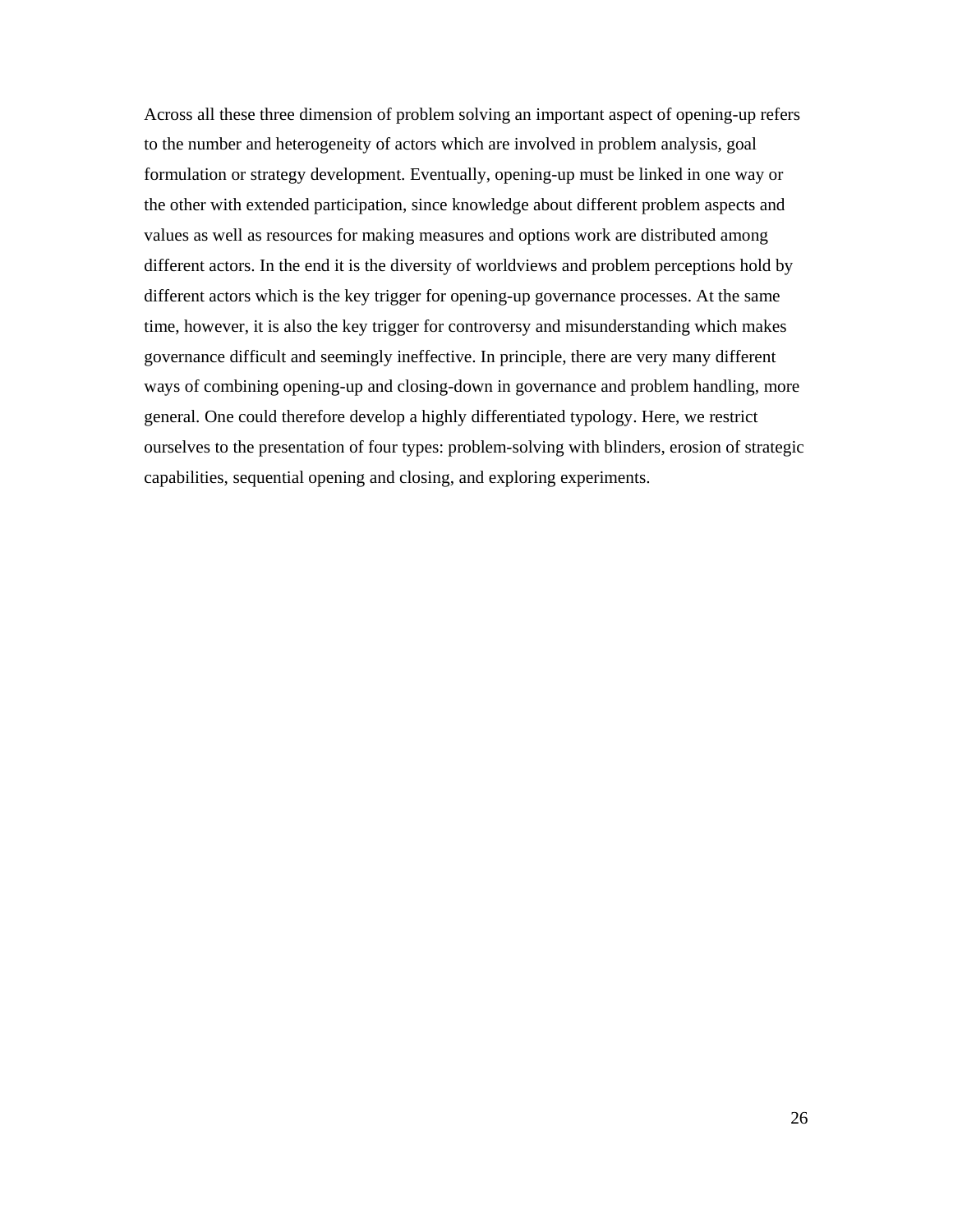| <b>Type</b>                                    | <b>Graphical Illustration</b> | <b>Description</b>                                                                                                                                                                                                                                                                                                 | <b>Example</b>                                                                                                                                                                                                                                                                                                                                                                   |
|------------------------------------------------|-------------------------------|--------------------------------------------------------------------------------------------------------------------------------------------------------------------------------------------------------------------------------------------------------------------------------------------------------------------|----------------------------------------------------------------------------------------------------------------------------------------------------------------------------------------------------------------------------------------------------------------------------------------------------------------------------------------------------------------------------------|
| <b>Problem-solving</b><br>with blinders        |                               | No opening takes place.<br>Problem-solving is pursued<br>in the framework of given<br>problem definitions, goals,<br>and options with restrictive<br>participation.<br>Unintended consequences<br>are likely to cause second-<br>order-problems.                                                                   | Car-based mobility, where<br>problem-solving is very much<br>oriented towards improving<br>accessibility for cars through<br>building extra road<br>infrastructure and reducing<br>emissions and nuisance from<br>cars through technical fixes.<br>The need for cars is taken for<br>granted.                                                                                    |
| <b>Erosion</b> of<br>strategic<br>capabilities |                               | Governance process is<br>opened-up in all<br>dimensions by participation<br>of a large number of<br>heterogeneous actors.<br>Uncertainty about problem<br>dynamics, ambivalence<br>about sustainability goals<br>and diversity of options<br>erode the capacity for<br>collective action.                          | This is an extreme case.<br>Nothing is ever totally opened<br>up. There are always specific<br>ways of interacting, favoured<br>solutions and specific<br>problem definitions. Prior to<br>the Kyoto protocol and EU<br>emission trading system for<br>GHG a situation like this<br>existed. Various response<br>strategies were explored,<br>including climatic<br>engineering. |
| <b>Sequential</b><br>opening and<br>closing    |                               | Governance process is<br>opened-up (in one or more<br>dimensions), diverse<br>perspectives are explored in<br>interaction. In a second<br>phase selection and priority<br>setting leads into a new<br>strategy for problem<br>handling.<br>Adapted strategy can be<br>probed and further revised.                  | Before the Kyoto protocol<br>aimed at reducing GHG<br>emissions there was much<br>disagreement about climate<br>change. A closure occurred<br>thanks to scientists through<br>the IPPC process. Mitigation<br>became selected as the policy<br>response to be followed.                                                                                                          |
| <b>Exploring</b><br>experiments                |                               | Governance process is<br>opened-up (in one or more<br>dimensions), diverse<br>perspectives are explored in<br>interaction. A set of<br>strategies is developed<br>according to alternative<br>selection criteria and<br>priorities for closing-down.<br>Experiments with different<br>strategies support learning. | This is happening in the<br>Netherlands as part of<br>sustainable energy policy<br>where different different<br>experiments are done with<br>alternative energy technology<br>as part of transition<br>management by the Dutch<br>government (for a description,<br>see Kemp and Loorbach,<br>2004).                                                                             |

*Figure 3: Combinations of opening-up and closing-down in governance* 

Two of them are the extreme types of totally closed ("problem-solving with blinders") and totally opened governance processes ("erosion of strategic capabilities"). These serve to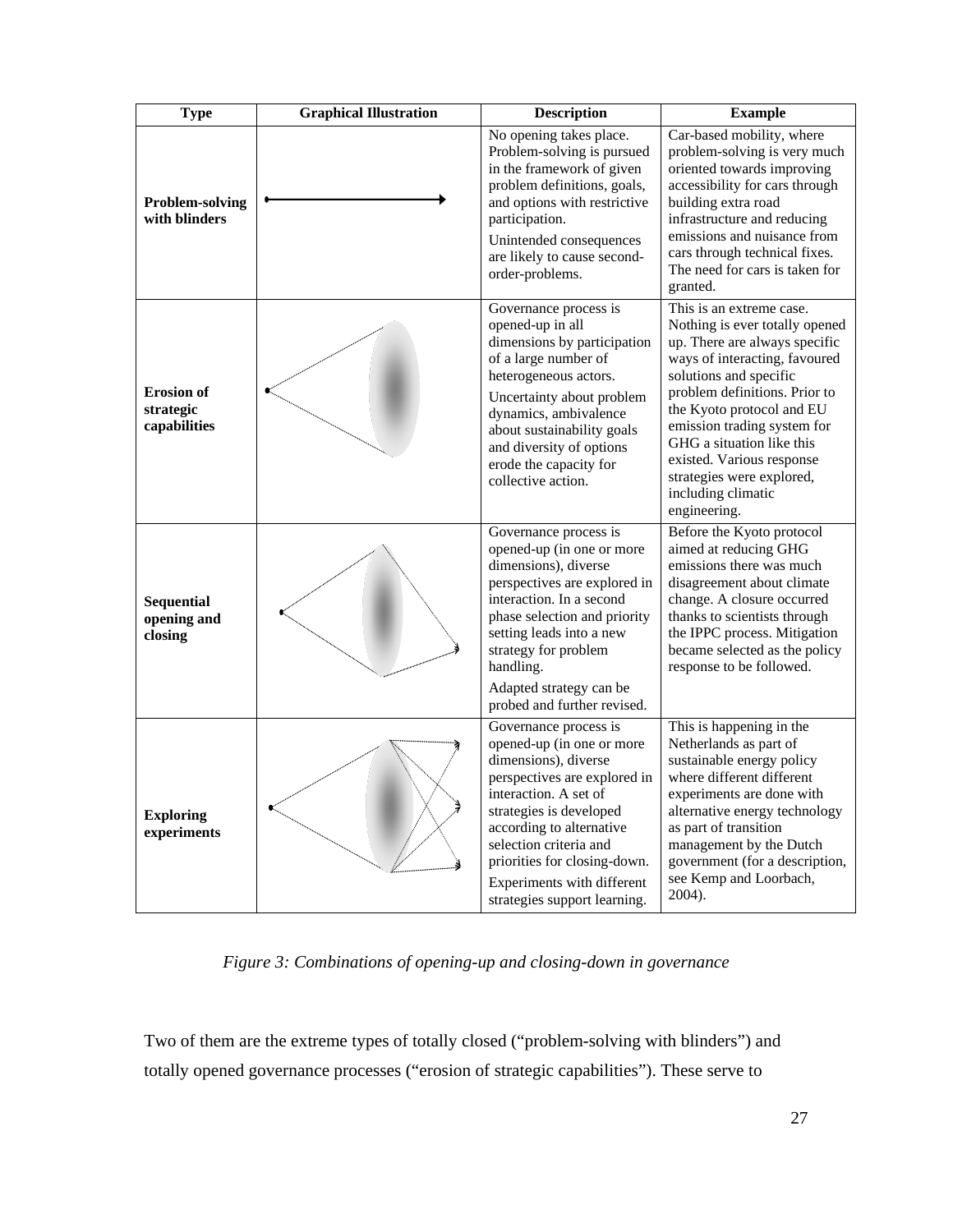delimit the spectrum of possibilities. The other two types are combinations in which a phase of opening-up is followed by a phase of closing-down.

In the strategy of "sequential opening and closing" a variety of perspectives has been explored, and a context-oriented and situational adaptation of the problem-handling framework has taken place. This befits our model of reflexive governance. Nevertheless, the selection and priority setting which has taken place in closing-down the governance process towards one consistent strategy is connected to a high probability of still some unexpected side-effects. Only probing of the strategy under real world conditions will show its effects and hint at requirements for a further revisioning.<sup>7</sup>

The strategy "exploring experiments" is similar to the prior one in so far as a phase of opening-up the problem space is followed by a phase of closing-down towards action strategies. The difference is that not one consistent problem-handling framework is headed for, but a variety of different frameworks is developed into a portfolio of strategy experiments. Like this, closing-down does not have to end up with one best possible strategy. Instead, the uncertainty, ambivalence and diversity of options which was thrown up in the first phase of opening-up can be translated into a set of alternative frameworks of problem definition, goals and options. For strategy experiments based on each of these frameworks it is not possible to decide a priori which one is better adapted to sustainable development. Instead, they induce variation and offer experience from which society can learn what sustainable development is. The unintended side-effects from each experiment can be compared with each other. If one strategy appears impractical or too risky, there are others to be followed and further developed.

The crucial issue for furthering the practice of reflexive governance, however, is not only how to combine opening up and closing down, but also the very practical ways of achieving closure of a strategy process. The problem is that, even if there was a phase of opening-up before closing down, there are many different ways to close a process and very different strategies with which one can finally end up for implementation. But these different strategies are not necessarily all of the same quality. There may be better and worse ways to close down. We have amply discussed the limitations to methods of rationalist problem-solving which are conventionally used for this purpose. Up to now we can only say that it remains an issue for further learning, via theoretical discussion and practical experiments, how the richness of perspectives can be taken into account. Concrete process design and moderation of such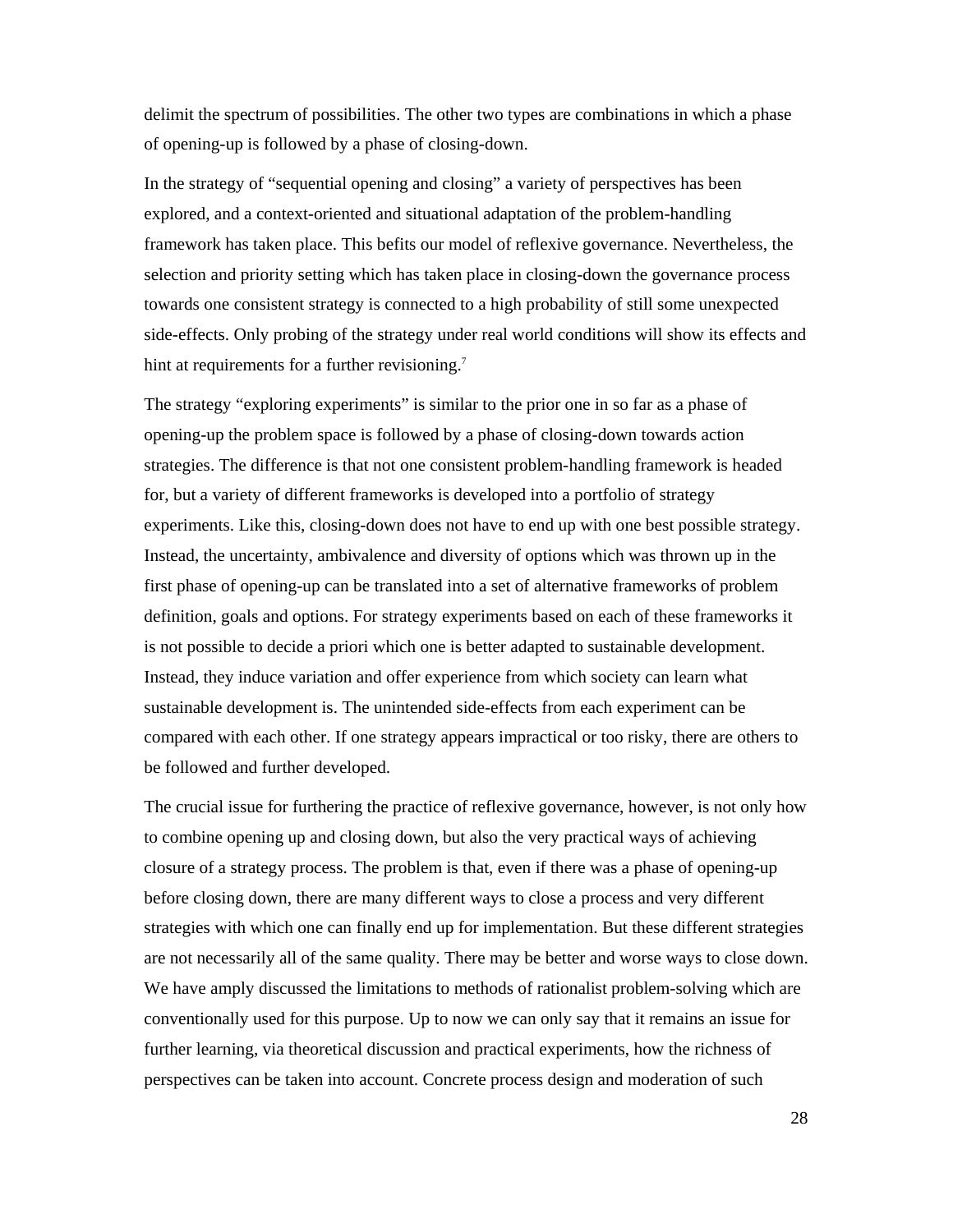processes is surely more art and craft than science, it is a matter of bringing collective phronesis to life (Grin 2000; Loeber 2004). However, there will probably not be a standard method for doing so. In particular situational settings concrete methods of opening and closing need to be developed. This entails

- to decide what to open up and what to keep close and in what order.
- to arrive at the right problem definition which is open enough to grasp relevant interactions and close enough to identify loci of influence within the myriad of entangled and interaction factors that drive development,
- to arrive at visions as goals and criteria for the appraisal of options which are open enough to allow for learning and closed enough to guide action (Grin, Weterings 2005:10),
- to make strategic alliances work (Grin, Weterings 2005:10), open enough to bind together important resources, closed enough to be able to achieve coordinated strategies
- to find appropriate modes to combine strategies on different governance levels, open enough to capture overarching structures and local specifics, closed enough to not get blocked by evasive entanglement (compare the issue of "multiplication" highlighted by Grin, Weterings 2005:11)

Partly, these methods do already exist in form of practical skills, sometimes as articulated methods for transdisciplinary research, participatory policy analysis, interactive technology assessment, multi-level governance. It is the purpose of this paper and the concept of reflexive governance to highlight the linkages of these new forms of governing and bring them in interaction with each other in order to allow for mutual learning. It is clear, however, that no general method will be found, but that adapted methods and skills have to be developed for specific problem contexts.

## **6 Summary and discussion**

Sustainable development requires governance to incorporate feedback in social problemsolving. Under the heading of reflexive governance we explored strategies to do so, which are: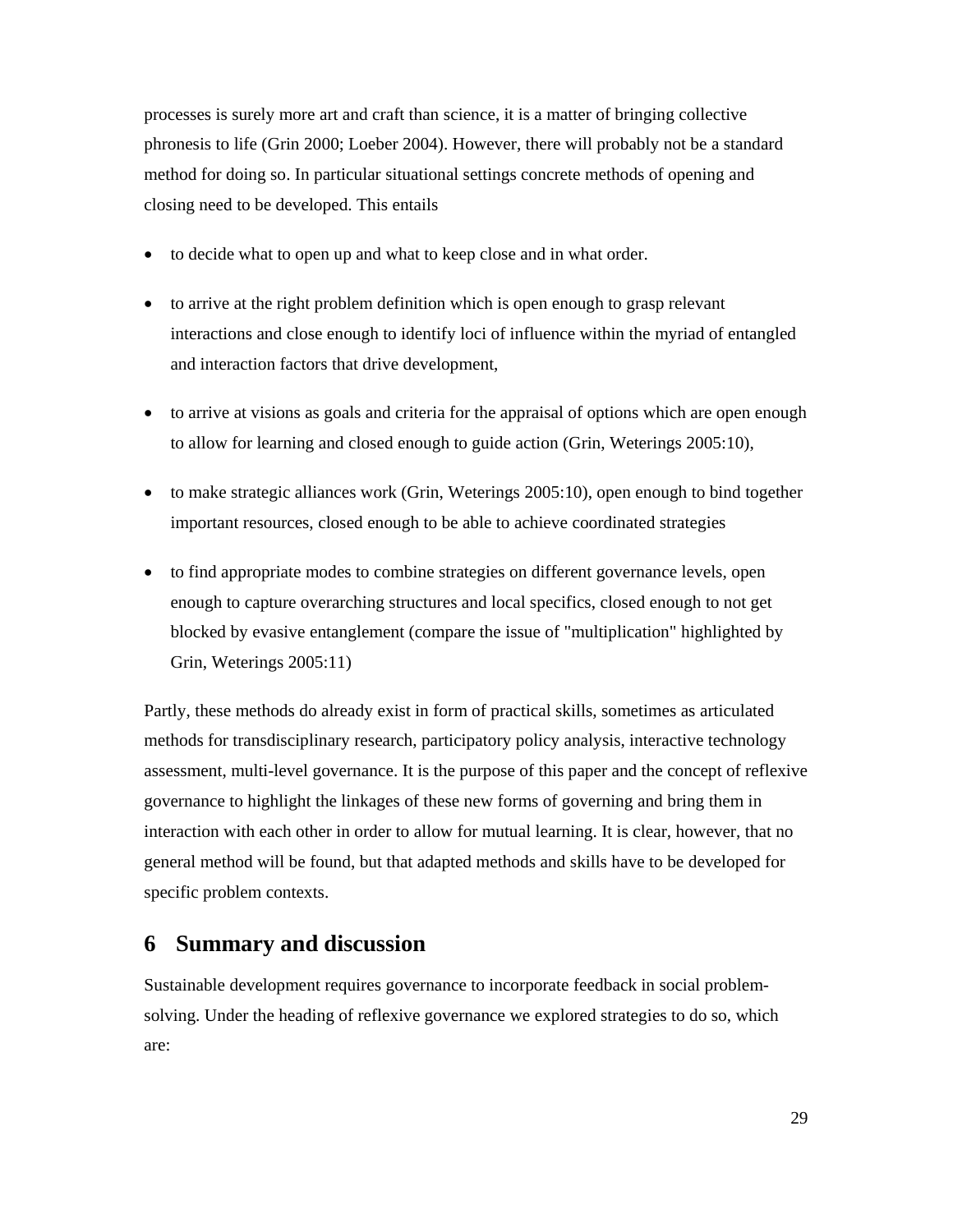- 1) Integrated knowledge production on problems and their dynamics, including different scientific disciplines and practice perspectives
- 2) Adaptive strategies and strategic experiments to actively deal with uncertainty
- 3) Systematic anticipation of long-term and indirect effects and possible lock-in to problematic development paths e.g. through explorative foresight exercises
- 4) Iterative, participatory formulation of governance objectives, taking account of diverse and changing social values
- 5) Interactive strategy development by actors with various sources of influence

A cross-cutting issue investigated in the paper is the issue of *opening up* (of the problem space and solution space through integrated problem analysis and interactive processes of governance) needed for learning and *closing down* needed for action. Governance has to be concerned with both but in so doing it confronts a paradox: in order to act you must reduce complexity, which easily leads to the neglect of long-term system effects, whereas consideration of all possible effects reduces the capacity to act. As we argued, what is needed is to combine both. One way to do this is to foresee a phase of opening up *before* closing down. A re-opening up again is needed when the results of closing down are viewed inadequate. Another way is to selectively open up, for example only one dimension such as problem definition, goals, coalitions or levels.

The five strategies of reflexive governance inject feedback in problem-solving processes and help to deal with problems of complexity, uncertainty and ambiguity that make polices for sustainable development difficult to pursue. By way of concluding this paper we shall critically discuss the concept of reflexive governance in order to arrive at a realistic appraisal of its potential for shaping sustainable development. There are objections which deserve to be taken serious. These refer to the desirability as well as to the feasibility of reflexive governance.

One immediate objection refers to the intention to free different social actors from their particular narrow perspectives and integrate them with respect to a broader system view and overarching problems. It is all too well known from several practical experiences that such intentions can often only be called naive. Actors may lack motivation to participate in such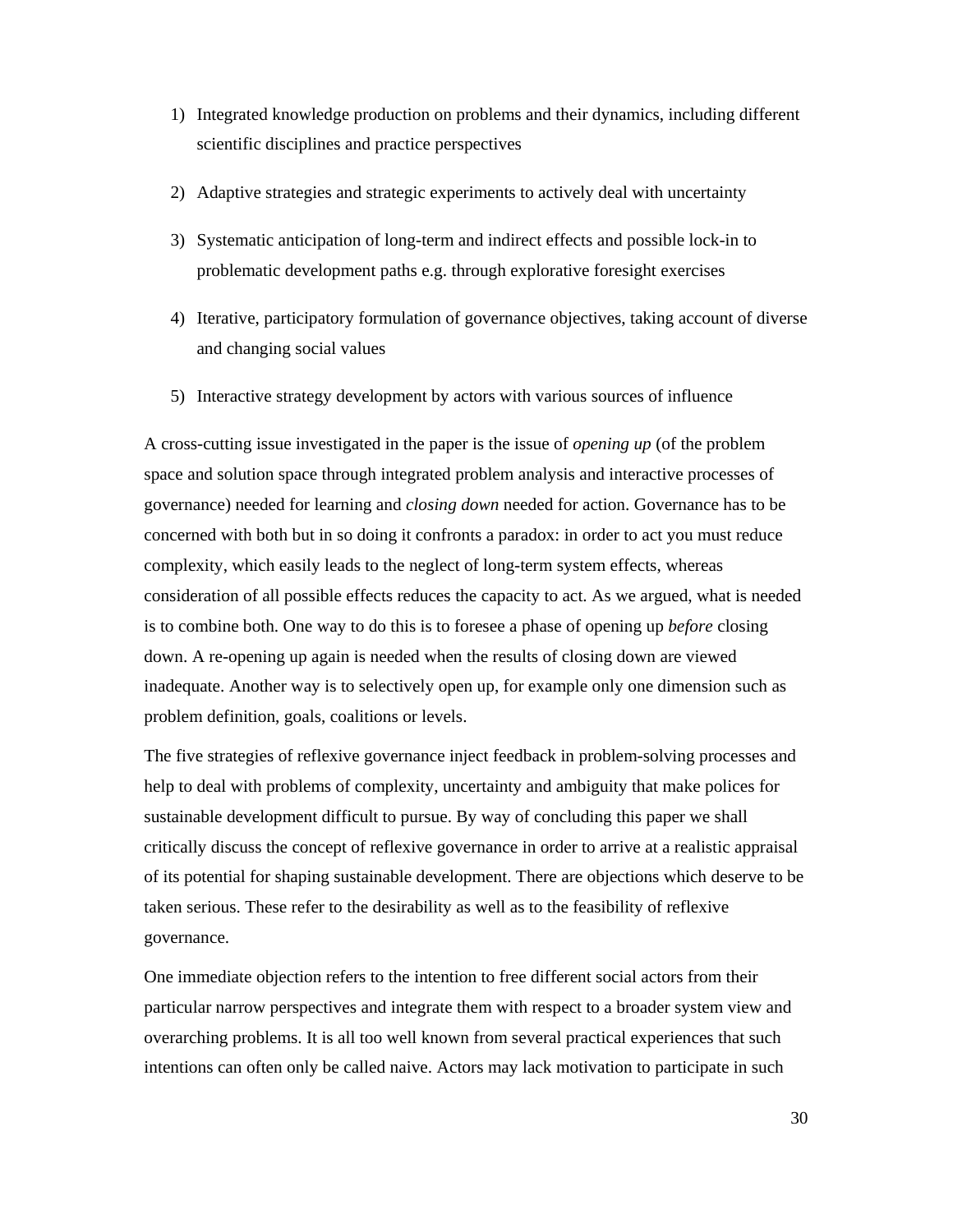procedures, or engage in strategic communication instead of open discourse. On top of that, such processes incur very high deliberation costs in dealing with problems.

Let's consider one by one the three concrete objections referring to the feasibility of reflexive governance. First, the motivation of actors to participate in reflexive governance processes. Here, we would like to emphasize a point which has been made before: It is not only a collective interest of society to avoid side-effects of their strategies, but it is also in the very own interest of individual actors to look into the broader environment in which their actions are embedded. They seek to make their strategies robust. For this it is a welcome opportunity to test business strategies, plans for investments, policy designs, biographical layouts etc. in critical discussion with those other actors who know about or have influence on the conditions of realization. Practical experiences, thus often show that actors are interested. This is even more the case as globalization, liberalization, and social differentiation continues and increases uncertainty about developments of the future. Public debate about sustainable development does its own part by urging those actors who are not interested by themselves.

Another objection refers to the fact that simply putting actors in interaction with each other does not resolve conflicts. This means that interaction may be dominated by strategic communication. Before, we have already mentioned that it is the mutual adaptation of strategies out of the own interest of actors to make their strategies robust against interfering factors, not consensual agreements, through which reflexive governance arrangements become effective. Irrespectively, it is the case that the larger the time horizon against which problems and strategies are discussed, the more do individual interests move into the background. This is, because actors lose stakes in particular strategies when they have enough time to charge off investments and adapt to new circumstances. Moreover, ignorance about the own position and related advantages and disadvantages increases with time into the future (see "veil of ignorance" Rawl's "Theory of Justice").

A last objection refers to the costs of integration. Social actors get distracted from their "real problems", if they participate in reflexive governance arrangements. Problems become too complex, if they are viewed from all perspectives and all kinds of aspects are taken into account. Conflicts become visible. Additional transaction costs may occur because the productivity of specialized problem solving processes is reduced when they get entangled with each other. This may reduce output and performance – if measured in conventional ways. In the worst case, coordination may suffocate productive activity altogether. The fear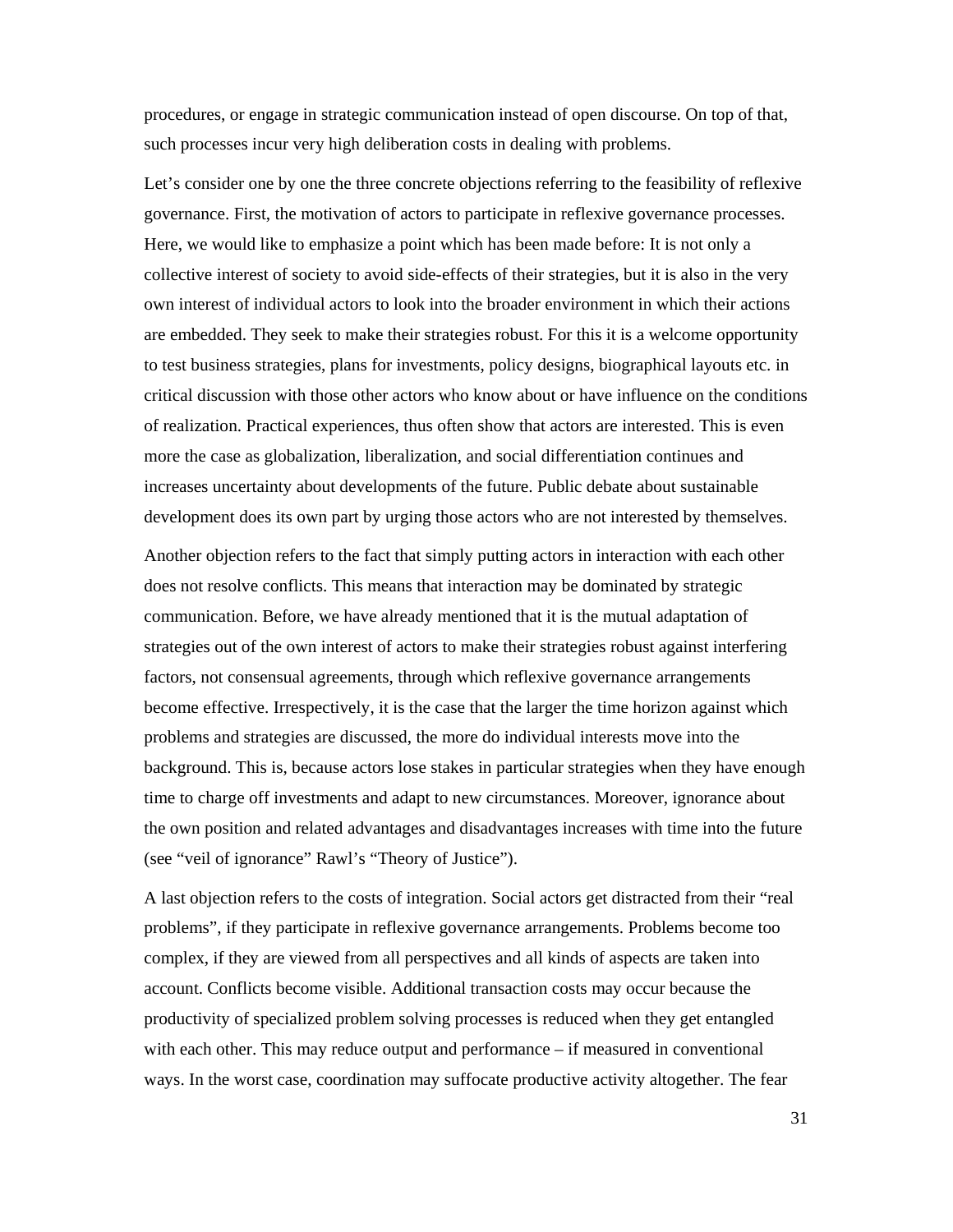is justified. Integration carries substantial costs and reduces output. It is only appropriate, however, to compare these costs with the admittedly much more diffuse and long-term benefits that arise when unintended side-effects and second-order problems can effectively be reduced. In principle, it is a matter of internalizing external costs, i.e. costs that occur beyond the horizon of relevance of particular actors (as allocating monetary value to environmental damage). In the extreme case it may even be to the benefit of society, if certain activities or developments completely grind to halt. This may be an indication that interactions are too dense and potential side-effects too strong as to keep up strategies which have proven rational within a more narrow perspective. For the sake of sustainability one has to accept a slowdown of certain developments in science, technology, business, politics, here and there, as happened with nuclear fission in many countries and with the use of CFC and DDT across the world.

At the same time, however, it should be kept in mind that integration is not an end in itself. The dissolution of institutional boundaries and elimination of specialized competences is not the aim of reflexive governance. The idea is to supplement the former with a reflexive perspective and coordinated strategies (see "supervision" as part of "decentral context steering" in Willke 1996). Integration and differentiation are mutually dependent, one has to do both. In practice, this leads us back to the issue of combining opening up and closing down.

One issue remains, however. The introduction of reflexive governance itself is a problem of steering. As with any other steering strategy we have to be aware of the fundamental problems with respect to problem definition, goal formulation and implementation. Some of them have already explicitly been treated, such as the ambivalence of opening up and closing down as to guiding principles for effective governance. This throws up similar problems for the realization of reflexive governance as have been the starting point for the development of the concept in the first place. At the same time, however, that means that reflexive governance may be applied to itself.

In this direction lies a wide field for future research and practical experimentation. The task can be formulated as one of "governing governance change". Reflexive governance may serve as a vision for this endeavor. Concrete steering activities, however, will be embedded in existing contexts of governance. Future governance patterns and other outcomes will be a result of the interactions with other dynamic processes. It is therefore advisable to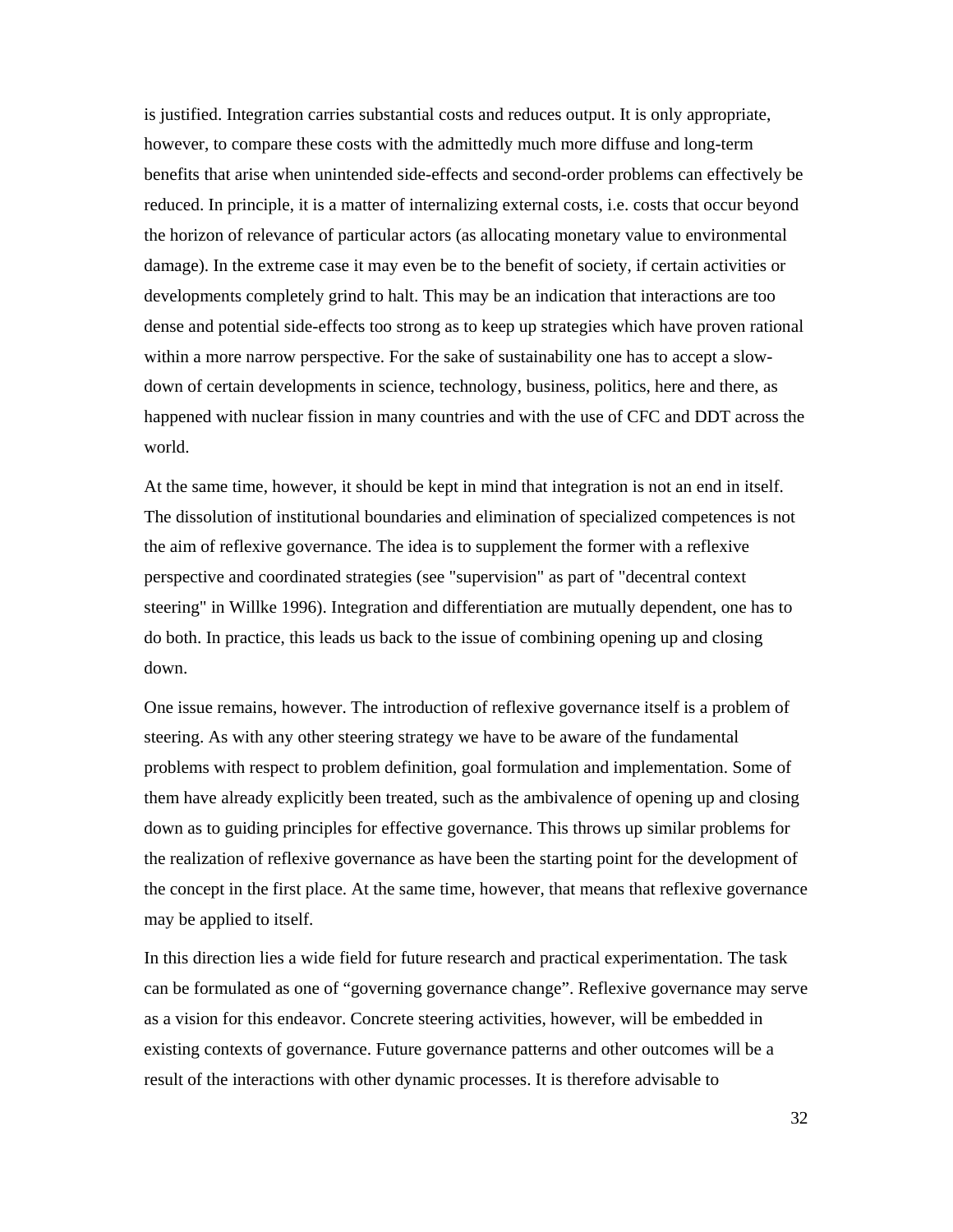formulate concrete goals in interaction with actors who can contribute diverse perspectives and to revise them regularly in light of new experience and changed circumstances. Knowledge about influential factors and dynamics of governance change should be developed in interaction of different disciplines and practical expertise. Particular strategy options should be appraised with respect to their long-term effects, also on other areas than governance itself. Several options should be probed in experiments. The general framework of reflexive governance should be kept adaptive in order to respond to new developments. For shaping governance change it is, finally, important to involve those who are actually making it, the diversity of actors from different sectors such as public administration, political parties, mass media, science, and civil society and on different levels such as local governments and single organizations and the European Union and transnational associations (compare

*Table 1*).

# **Acknowledgements**

This paper benefited greatly from discussions with people involved in the book project *Reflexive Governance for Sustainable Development* (Voß et al. 2006). We are especially grateful for the specific comments received from Dierk Bauknecht, Arie Rip, Derk Loorbach, John Grin, Andy Stirling, and Bernhard Truffer - none of which should be held accountable for the views expressed in this paper.

### **References**

- Arentsen, M.J., Bressers, H.Th.A.,O'Toole, L.J. 2000, 'Institutional and Policy Responses to Uncertainty in Environmental Policy: A Comparison of Dutch and U.S.Styles' *Policy Studies Journal* 28 (3), 597-611
- Arthur, W.B. (1997), *Increasing Returns and Path Dependence in the Economy*, Ann Arbor, MI: University of Michigan Press.
- Beck, U. (1993), *Die Erfindung des Politischen*, Frankfurt am Main: Suhrkamp.
- Beck, U. (1994), 'The Reinvention of Politics: Towards a Theory of Reflexive Modernization', in Beck, U., Giddens, A. and Lash, S. (eds), *Reflexive Modernization*, Cambridge: Polity Press, 1-55.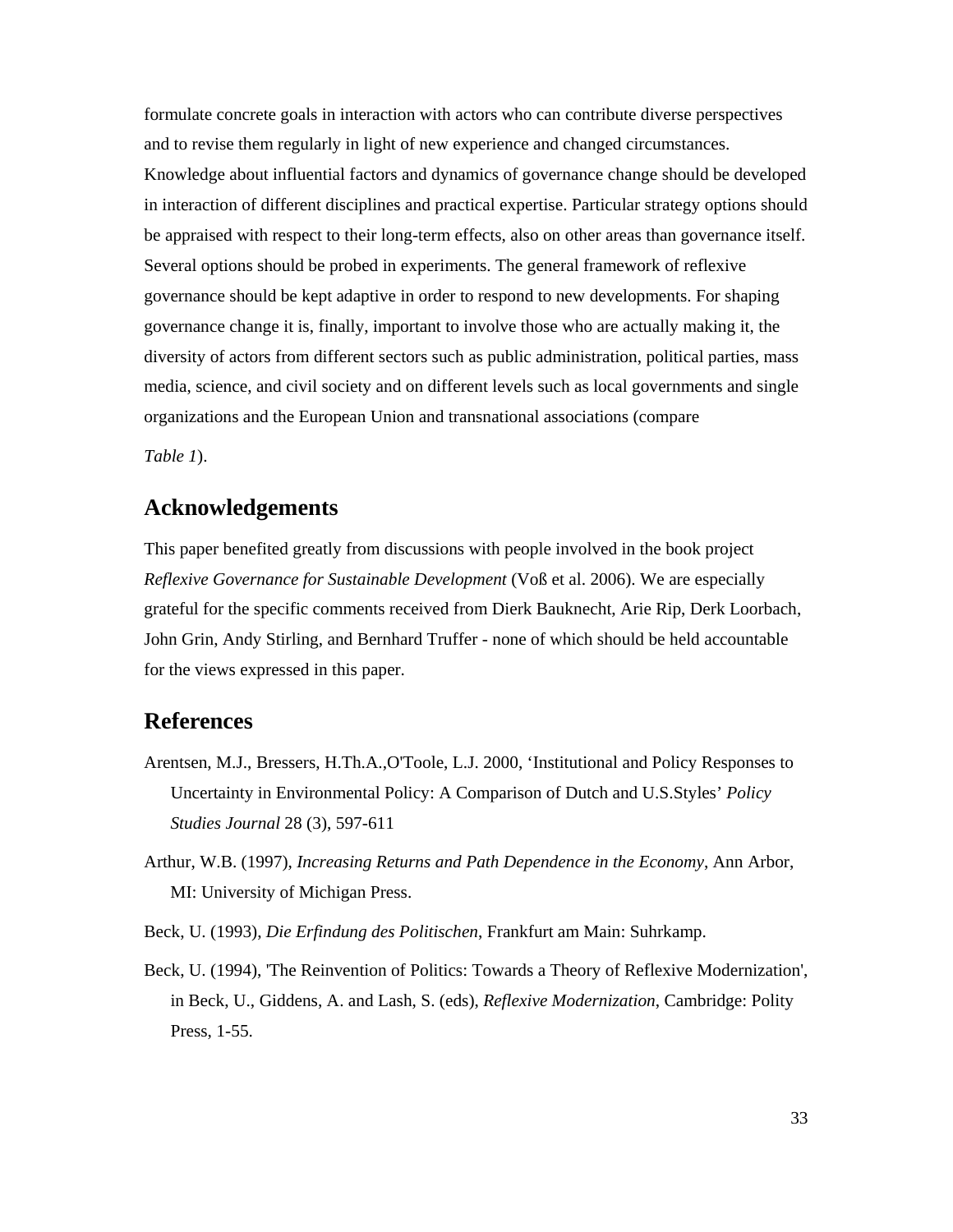- Böhret, C. (1990), *Folgen. Entwurf für eine aktive Politik gegen schleichende Katastrophen*, Opladen: Leske + Budrich.
- Burns, T.R. and Flam, H. (1987), *The Shaping of Social Organization. Social Rule System Theory with Application*, London et al.: Sage Publications.
- Collingridge, D. (1980), *The Social Control of Technology*, London: Frances Pinter.
- Conrad, J. (1997), 'Nachhaltige Entwicklung ein ökologisch modernisiertes Modell der Moderne?', in Brand, K.-W. (ed), *Nachhaltige Entwicklung. Eine Herausforderung an die Soziologie*, Opladen: Leske+Budrich.
- Dobuzinskis, L. (1992), 'Modernist and postmodernist metaphors of the policy process: Control and stability vs. chaos and reflexive understanding', *Policy Sciences*, 25, 355-380.
- Dörner, D. (1989), *Die Logik des Mißlingens. Strategisches Denken in komplexen Situationen*, Reinbek bei Hamburg: Rowohlt Verlag.
- Douglas, M., Wildavsky, A. (1982), *Risk and culture: An essay on the selections of technological and environmental dangers*, Berkely**.**
- Elzen, B., Geels, F., Hofman, P.S., and Green, K. (2002), 'Socio-Technical Scenarios as a tool for Transition Policy. An example from the traffic and transport domain', *Twente Workshop "Transitions to Sustainability through System Innovations"*. Enschede.
- Farrell, K., R. Kemp, F. Hinterberger, C. Rammel and R. Ziegler (2004), 'From \*for\* to Governance for Sustainable Development in Europe –what is at stake for further research', *International Journal of Sustainable Development*, forthcoming.
- Funtowicz, S., Ravetz, J.R. and O'Connor, M. (1998), 'Challenges in the use of science for sustainable developement', *International Journal of Sustainable Development*, 1 (1), 99- 107.
- Gallopín, G.C., Funtowicz, S., O'Connor, M. and Ravetz, J.R. (2001), 'Science for the 21st century: from social contract to the scientific core', *International Journal of Social Science*, 168, 219-229.
- Gladwell, M. (2000), *The Tipping Point . How little things can make a big difference*, Little, Brown and Company.

Gleick, J. (1998), *Chaos. Making a new science*. London: Vintage.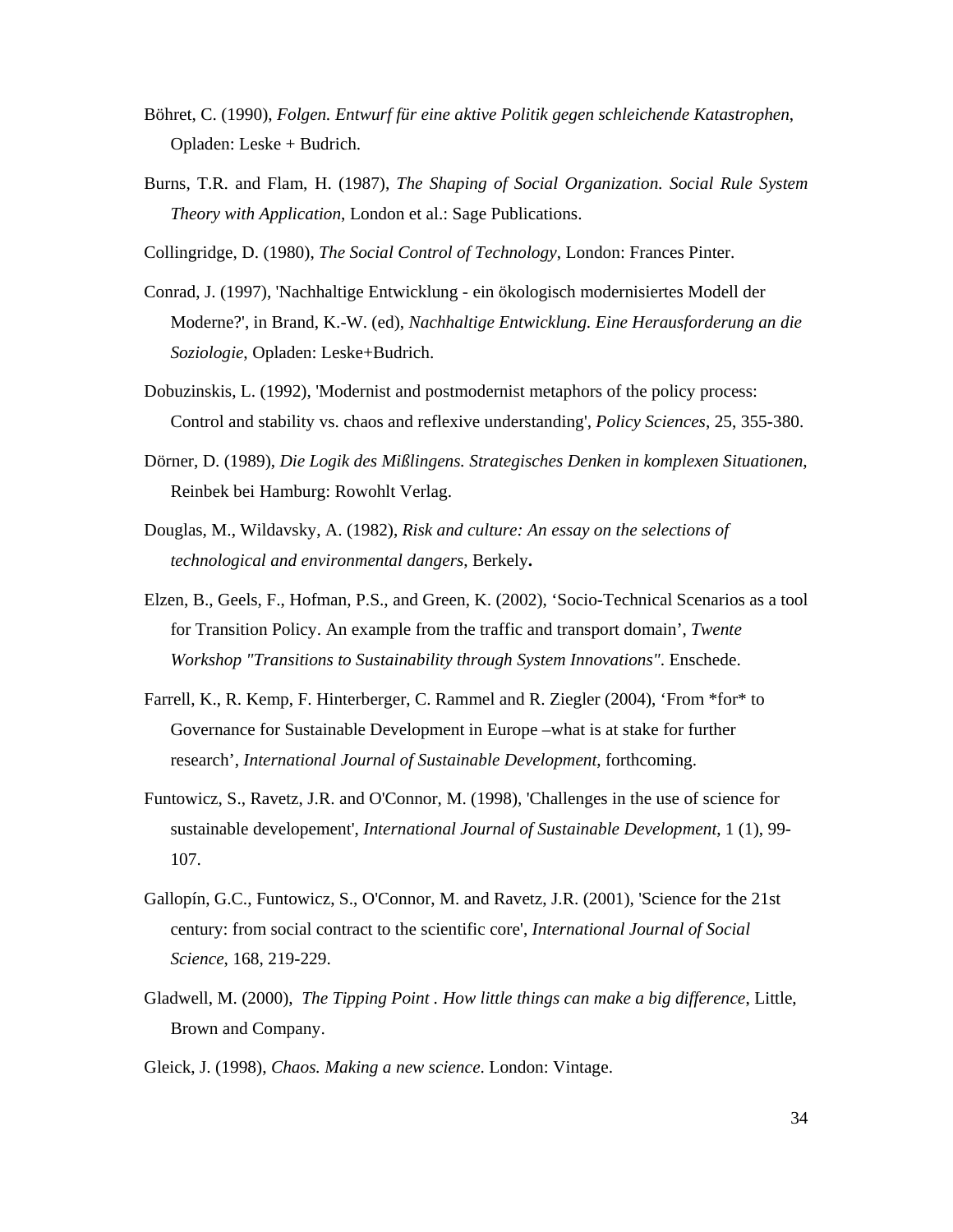Godet, M. (1987), *Scenarios and strategic management*. London: Butterworth.

- Hirsch Hadorn, G. (2003), *Unity of Knowledge in Transdisciplinary Research for Sustainability,* Zurich.
- Grin, J., Weterings, R. 2005: Reflexive monitoring of systems innovative projects: strategic nature and relevant competences. Presented at the conference "6th Open Meeting of the Human Dimensions of Global Environmental Change Research Community" Bonn
- Hjorth, P., Baheri, A. (2006), 'Navigating towards Sustainable Development: A System Dynamics Approach, *Futures*, 74-92.
- Hoogma, R,, Kemp, R., Schot, J. and Truffer B. (2002), *Experimenting for Sustainable Transport. The Approach of Strategic Niche Management*, EF&N Spon, London.
- Jahn, T., Wehling, P. (1998), 'Gesellschaftliche Naturverhältnisse Konturen eines theoretischen Konzepts', in Brand, K.-W. (ed), *Soziologie und Natur. Theoretische Perspektiven*, Opladen: Leske+Budrich, 75-95.
- Kemp, R. (1994), 'Technology and the transition to environmental sustainability. The problem of technological regime shifts.', *Futures*, 26, 1023-1046.
- Kemp, R., Parto, S. and Gibson, R.B. (2005), Governance for Sustainable Development: Moving from theory to practice', *The International Journal of Sustainable Development*,8  $(1/2), 12-30...$
- Kemp, R., and Rotmans, J. (2005) 'The management of the co-evolution of technical, environmental and social systems', M. Weber and J. Hemmelskamp (eds.), *Towards Environmental Innovation Systems*, Springer Verlag, 33-55.
- Kemp, R., and Loorbach, D. (2005) 'Dutch Policies to Manage the transition to Sustainable Energy', in *Jahrbuch Ökologische Ökonomik 4 Innovationen und Nachhaltigkeit*, Marburg: MetropolisVerlag, 123-150.
- Kohler-Koch, B. and Eising, R. (eds) (1999), *The Transformation of Governance in the European Union*, London: Routledge.
- Kooiman, J. (ed.) (1993): *Modern Governance. New Government-Society Interactions*. London: Sage.
- Lee, Kai N. (1993) *Compass and Gyroscope. Integrating Science and Politics for the*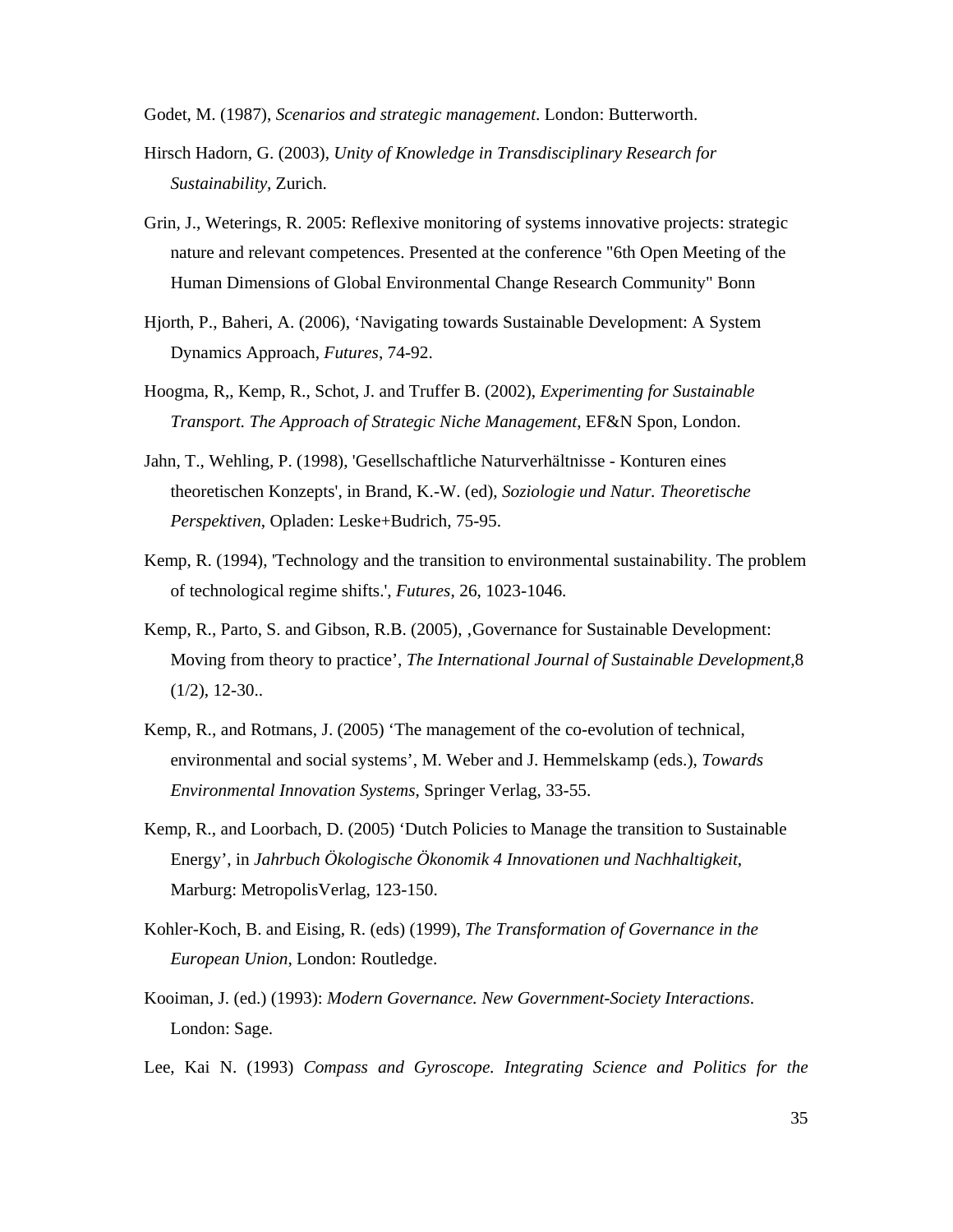*Environment*, Island Press, Washington D.C.

- Luhmann, N. (1990), *Ökologische Kommunikation. Kann die moderne Gesellschaft sich auf ökologische Gefährdungen einstellen?*, Opladen: Westdeutscher Verlag.
- Matthes, F. (2002), 'Nachhaltigkeit als politisches Konzept', *Gaia*, 11 (2), 91-95.
- Mayntz, R. (1998), 'New Challenges to Governance Theory', *European University Institute, Jean Monnet Chair Paper RSC*, No. 98/50.
- Mayntz, R. (1999), 'Funktionelle Teilsysteme in der Theorie sozialer Differenzierung', in Mayntz, R. (ed), *Soziale Dynamik und politische Steuerung: theoretische und methodologische Überlegungen*, Frankfurt am Main/ New York: Campus, pp. 38-69.
- Meadowcroft, J. (1997), 'Planning for sustainable development: what can be learned fromthe critics?', in Michael K. and Meadowcroft, J. (eds.) *Planning sustainability*, London and NY: Routledge, 12-38.
- Nowotny, H., Scott, P. and Gibbons, M. (2001), *Re-thinking Science. Knowledge and the Public in an Age of Uncertainty*, Cambridge: Polity Press.
- Rammel, C. and van den Bergh, J. (2002), 'An Evolutionary Perspective on Sustainable Development Policies: Adaptive Flexibility and Risk Minimising', *Ecological Economics*, 47 (2-3), 121-133
- Ravetz, J. (2003), 'A paradoxical future for safety in the global knowledge economy', *Futures*, 35, 811-826.
- Roe E. (1998) *Taking Complexity Seriously. Policy Analysis, Triangulation and Sustainable Development*, Boston: Kluwer Academic Publishers.
- Rhodes, R. A. W. (1996), 'The New Governance: Governing without Government', *Political Studies Association* 1996 (XLIV), 652-667.
- Rip, A. (1986), 'Controversies as Informal Technology Assessment', *Knowledge: Creation, Diffusion, Utilization*, 8 (2), 349-371.
- Rip, A. (1998), 'The Dancer and the Dance: Steering in/of science and technology', in Rip, A. (ed), *Steering and Effectiveness in a Developing Knowledge Society*, Utrecht: Uitgeverij Lemma BV, pp. 27-50.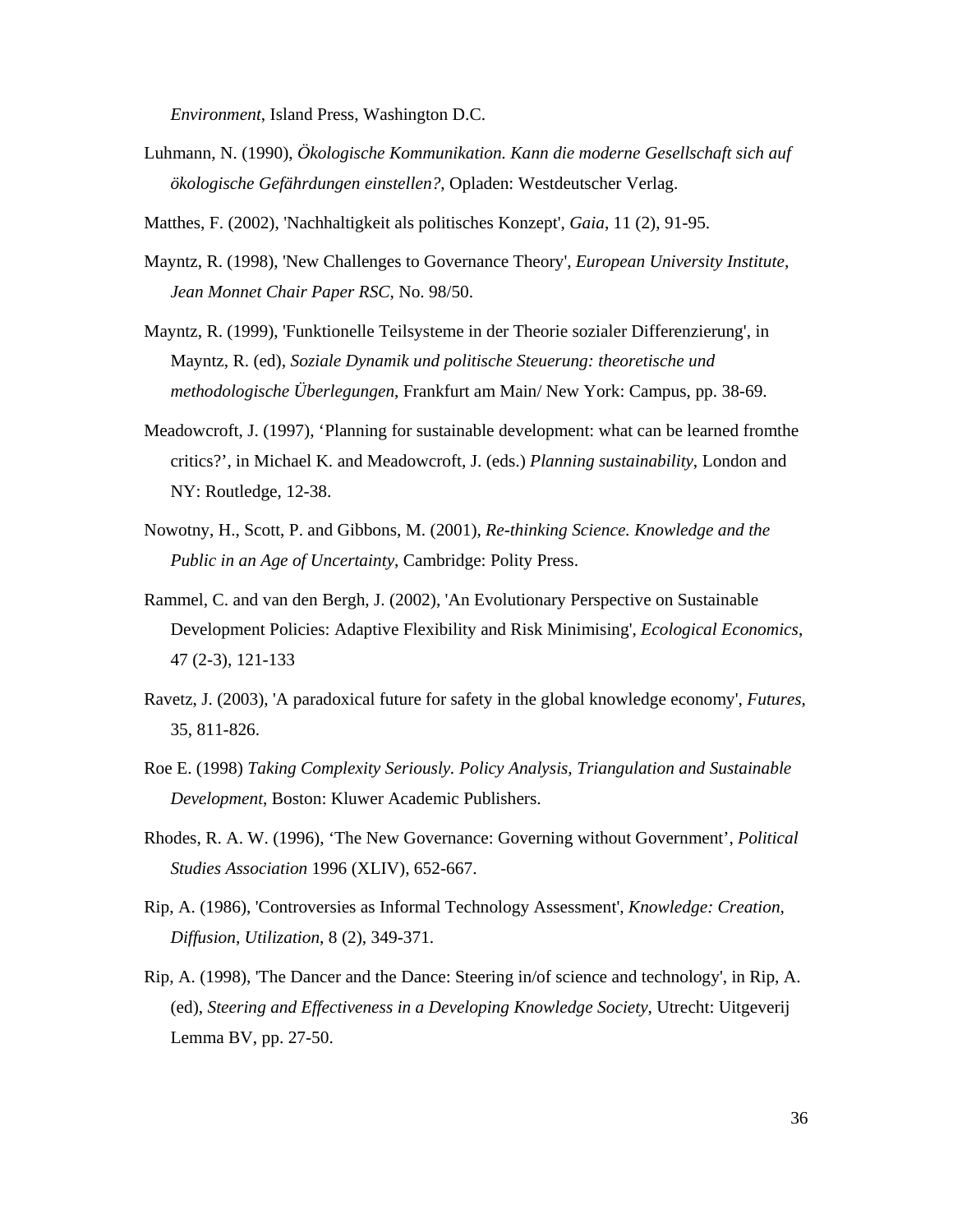- Rip, A. 2006: A Co-Evolutionary Approach to Reflexive Governance And Its Ironies. In: Voß, J.-P., Bauknecht, D., Kemp, R. (ed.), Reflexive Governance for Sustainable Development. Cheltenham, pp. forthcoming-
- Rittel, H.W.J. and Webber, M.M. (1973), 'Dilemmas in a general theory of planning', *Policy Sciences*, 4, 155-169.
- Schimank, U. (1988), 'Gesellschaftliche Teilsysteme als Akteurfiktionen.', *Kölner Zeitschrift für Soziologie und Sozialpsychologie*, 40 (3), 619-639.
- Schimank, U. (1996), *Theorien gesellschaftlicher Differenzierung*, Opladen: Leske+Budrich.
- Schneider, V., Kenis, P. (1996), 'Verteilte Kontrolle: Institutionelle Steuerung in modernen Gesellschaften', in Kenis, P., Schneider, V. (eds.), *Organisation und Netzwerk*, Frankfurt: Campus, 7-43.
- Smith A., and A. Rajotte (2001) 'When markets meet socio-politics: the introduction of chlorine free bleaching in the Swedish pulp and paper industry', in Coombs, R. et al (eds), *Technology and the Market: Demand, Users and Innovation,* Edward Elgar, Cheltenham.
- Stacey, R.D. (1996), 'Management and science of complexity', *Research-technology management* 39 (3), 8-10.
- Stirling, A. and Zwanenberg, P. van (2002) 'Precaution in the European Union: From Principle to Process', presented at the *EASST 2002 Conference on Responsibility under Uncertainty*. York: 31 July - 3 Aug 2002.
- Stirling, A. 2004: Opening up or Closing Down: analysis, participation and power in the social appraisal of technology. In: Leach, M., Scoones, I., Wynne, B. (ed.), Science, Citizenship and Globalisation. London
- Stirling, A. 2006: Precaution, foresight and sustainability. In: Voß, J.-P., Bauknecht, D., Kemp, R. (ed.), Reflexive Governance for Sustainable Development. Cheltenham, pp. forthcoming-
- Thompson Klein, J., Grossenbacher-Mansuy, W., Häberli, R., Bill, A., Scholz, R.W. and Welti, M. (2001), *Transdisciplinarity: Joint Problem Solving among Science, Technology, and Society. An Effective Way for Managing Complexity*, Basel/Boston/Berlin: Birkhäuser.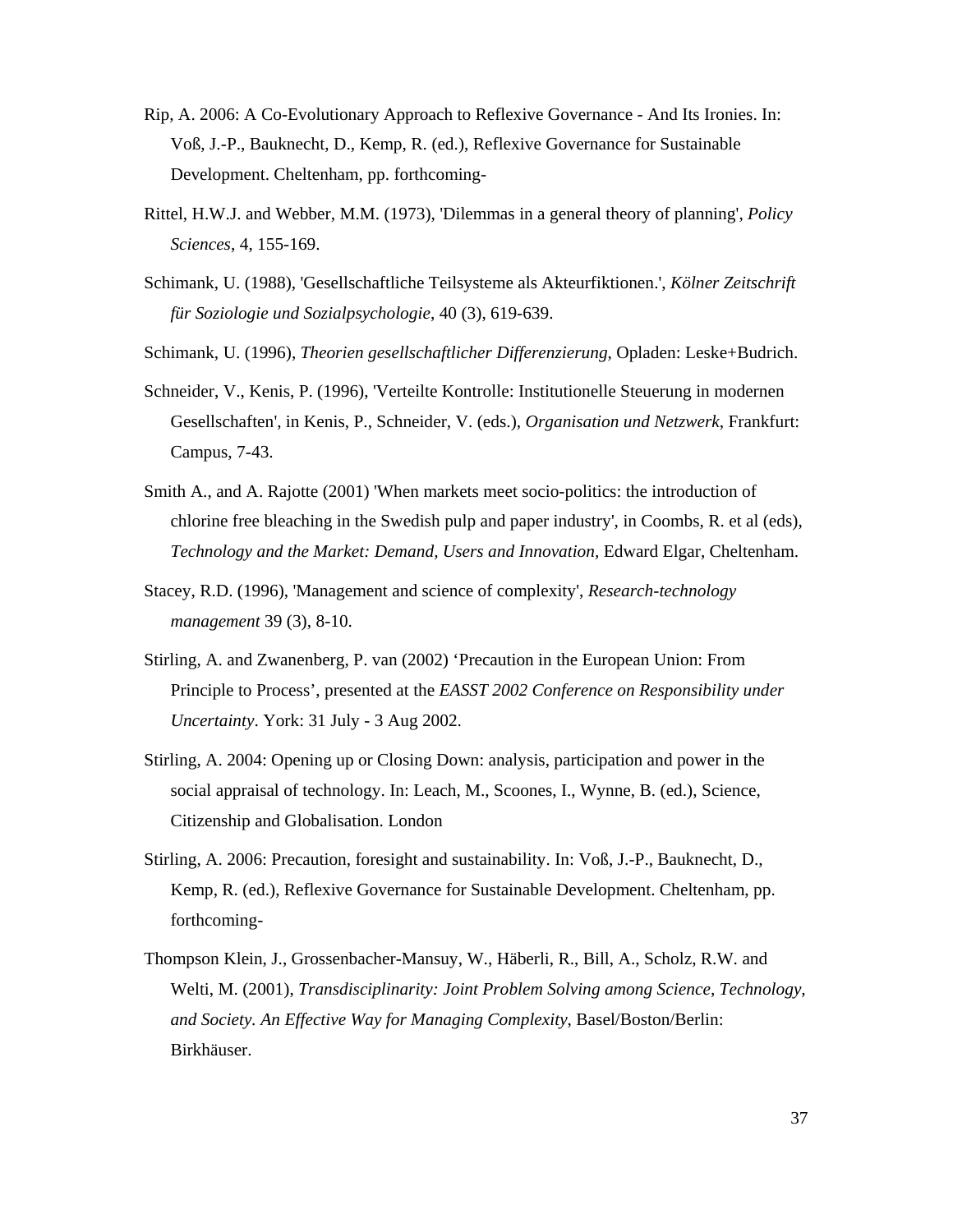- van den Belt, H. and Rip, A. (1987), 'The Nelson-Winter-Dosi Model and Synthetic Dye Industry', in Bijker, W.E., Hughes, T.P., and Pinch, T.J. (ed.), *The Social Construction of Technological Systems*. Cambridge, Massachussets: MIT Press, 135-158.
- Von Schomberg, R., Guimarães Pereira, A., and Funtowicz, S. (2005), Deliberating Foresight-Knowledge for Policy and Foresight-Knowledge Assessment, European Commission, DG Research, ftp://ftp.cordis.lu/pub/foresight/docs/deliberatingforesight.pdf
- Voß, J.-P., Bauknecht, D., Kemp, R. (2006), *Reflexive Governance for Sustainable Development*. Cheltenham: Edward Elgar, forthcoming
- Voß, J.-P. (2006): Wie kann Entwicklung nachhaltig werden? Überlegungen in der Perspektive von Ko-Evolution und reflexiver Gestaltung. In: Lange, H. (ed.), Change! Gerichteter Wandel zur Nachhaltigkeit. forthcoming
- Walker, W.E., Rahman, A.S. and Cave, J. (2001), 'Adaptive policies, policy analysis, and policy-making', *European Journal of Operational Research*, 128, 282-289.
- WCED (World Commission on Environment and Development) (ed.) (1987): Our Common Future. Final Report. New York
- Willke, H. (1996): Ironie des Staates. Grundlinien einer Staatstheorie polyzentrischer Gesellschaft. Frankfurt am Main: Suhrkamp

 $\overline{a}$ 

<sup>&</sup>lt;sup>1</sup> For now this is our working definition of reflexive governance.

 $2$  Andy Stirling (2006) introduces a finely elaborated notion of reflexivity that focuses exclusively on this aspect.

 $3$  On a societal level these aspects are assigned to differentiated social subsystems and types of organisation: science for knowledge production and democratic government for goal definition and strategy development.

Examples of " butterfly effects" can be found in Gladwell (2000).

<sup>&</sup>lt;sup>5</sup> The mutual adaptation of actor strategies can be conceptualised in more detail with the help of the theory of co-evolution. Adaptation works through the disturbance of expectations about the fitness of strategies. If actors are confronted with additional factors that may interfere with their strategies, but which were not visible from their own narrow professional perspective, it is in their own interest to adapt expectations and strategies